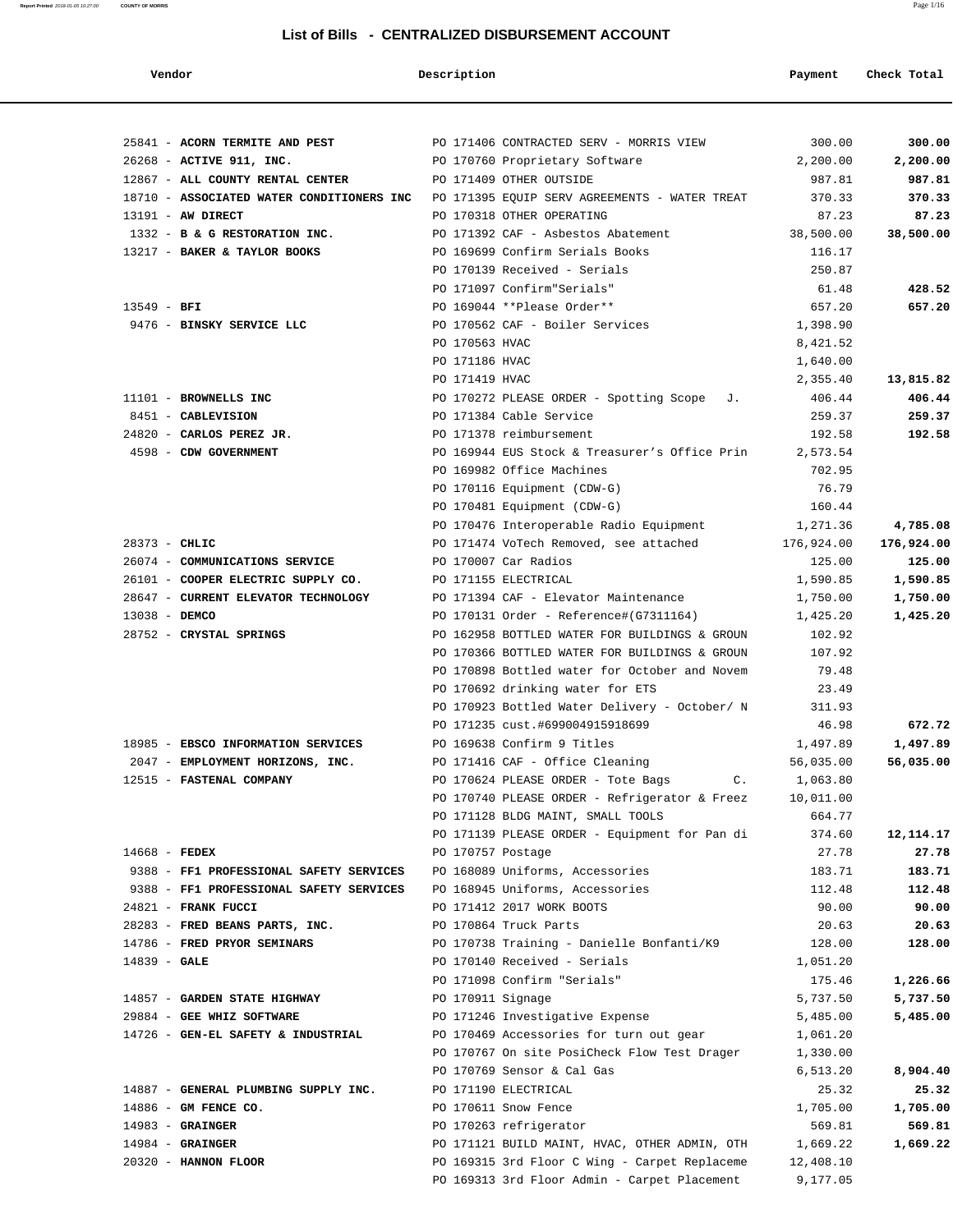## **List of Bills - CENTRALIZED DISBURSEMENT ACCOUNT**

## **Vendor Description Payment Check Total**

**Report Printed** 2018-01-05 10:27:00 **COUNTY OF MORRIS** Page 2/16

|                                                                | PO 170114 CAPETING                                                 | 17,687.16 | 39,272.31 |
|----------------------------------------------------------------|--------------------------------------------------------------------|-----------|-----------|
| 18190 - HANOVER TOWNSHIP                                       | PO 170569 ELEVATOR INSPECTION                                      | 368.00    | 368.00    |
| 4059 - HEALTH CARE LOGISTICS INC.                              | PO 171015 EMT Supplies                                             | 494.50    | 494.50    |
| 28404 - HOME DEPOT U.S.A., INC.                                | PO 171413 HOME DEPOT SUPPLIES -                                    | 1,127.46  | 1,127.46  |
| 29846 - IMPERIAL BAG & PAPER CO. LLC                           | PO 166356 CAF - Coarse Paper & Household Supp                      | 987.00    | 987.00    |
| 10757 - INFOBASE LEARNING                                      | PO 171087 Renewal Quote for 12 On-Line Databa                      | 1,040.40  |           |
|                                                                | PO 171088 Renewal of 2 On-Line Databases                           | 740.98    | 1,781.38  |
| 1664 - INGRAM LIBRARY SERVICES                                 | PO 171101 Received Books                                           | 2,250.29  |           |
|                                                                | PO 171102 Received Books & Media                                   | 2,780.48  | 5,030.77  |
| 1664 - INGRAM LIBRARY SERVICES                                 | PO 171103 Received Books                                           | 1,545.64  |           |
|                                                                | PO 171104 Received Books                                           | 2,385.10  |           |
|                                                                | PO 171105 Received Books                                           | 486.56    | 4,417.30  |
| 29113 - J. C. CONTRACTING, INC.                                | PO 171464 CAF - Trafic Signal Improvements at                      | 3,423.92  |           |
|                                                                | PO 171464 CAF - Trafic Signal Improvements at                      | 84,594.09 | 88,018.01 |
| 21614 - JOHNSON MIRMIRAN &                                     | PO 164419 Structural repair to Br 1400-166 Cr                      | 9,830.00  | 9,830.00  |
| 2695 - JOHNSTONE SUPPLY                                        | PO 171399 HVAC                                                     | 5,004.14  |           |
|                                                                | PO 171401 HVAC                                                     | 5,467.82  | 10,471.96 |
| 8308 - JW HERITAGE CONSTRUCTION                                | PO 169173 INTERIOR BUILDING IMPROVEMENT (QUOT                      | 6,285.00  | 6,285.00  |
| 29881 - K9BITEDR. LLC                                          | PO 171135 Training K9 J. ValValen                                  | 475.00    | 475.00    |
| 15587 - KEYSTONE PUBLIC SAFETY INC.                            | PO 171072 Software Maintenance                                     | 612.00    | 612.00    |
| 14458 - KODAK ALARIS INC.                                      | PO 171234 maintenance on 4600 plus scanner (i                      | 976.00    | 976.00    |
| 15671 - LABCORP OF AMERICA HOLDINGS                            | PO 170035 DNA testing from 09/30 - 10/28/2017                      | 322.50    | 322.50    |
| 2129 - LASER TECHNOLOGY, INC.                                  | PO 171080 Investigative Expense                                    | 5,000.25  | 5,000.25  |
| 5855 - LEXIS NEXIS                                             | PO 170141 Monthly On-Line Service for October                      | 174.00    | 174.00    |
| 53 - LOVEYS PIZZA & GRILL                                      | PO 171397 MEAL RECEIPTS                                            | 740.00    | 740.00    |
| 13689 - MEGGIT TRAINING SYSTEMS INC.                           | PO 169812 Battery Assembly for Firing Range                        | 1,543.44  | 1,543.44  |
| 21680 - MEMORY SUPPLIERS, INC.                                 | PO 170761 Equipment                                                | 941.92    | 941.92    |
| 267 - METRO IMAGING SERVICES INC                               | PO 170132 Order Toner Cartridges for Micro fi                      | 795.00    | 795.00    |
| 295 - MID-ATLANTIC TRUCK CENTRE INC                            | PO 170868 Truck Parts                                              | 596.29    | 596.29    |
| 11453 - MIDWEST TAPE LLC                                       | PO 170142 Received CD's & DVD's                                    | 510.53    | 510.53    |
| 15883 - MORRIS COUNTY BAR ASSOCIATION                          | PO 171242 Membership                                               | 75.00     | 75.00     |
| 6213 - MORRIS COUNTY ENGRAVING LLC                             | PO 167380 PLEASE ORDER - K-9 Plaque                                | 485.00    | 485.00    |
| 20752 - NY WIRED FOR EDUCATION                                 | PO 171156 E-license                                                | 7,500.00  | 7,500.00  |
| 21565 - OCLC ONLINE COMPUTER                                   | PO 165552 Monthly OnLine Service November 1,                       | 2,242.24  | 2,242.24  |
| 26726 - OFFICE CONCEPTS GROUP, INC.                            | PO 171043 Laundry Detergent                                        | 177.32    | 177.32    |
| 26726 - OFFICE CONCEPTS GROUP, INC.                            | PO 171221 Swingline stack and shred 750X Auto                      | 2,287.99  | 2,287.99  |
| 26726 - OFFICE CONCEPTS GROUP, INC.                            | PO 171443 Treasurer's Office Supplies                              | 3.81      | 3.81      |
| 16847 - OXFORD UNIVERSITY PRESS                                | PO 170134 Annual Renewal On-line Service                           | 820.00    | 820.00    |
| 24970 - POWERDMS, INC.                                         | PO 171143 PowerDMS Software - Sheriff's Offic                      | 458.62    | 458.62    |
| 28653 - PRIME HEALTHCARE SERVICES                              | PO 170916 Dover Office Bills- Rental- Acct. #                      | 1.00      | 1.00      |
| 4811 - PROJECT LIFESAVER, INC.                                 | PO 171136 PLEASE ORDER - Equipment Project Li                      | 1,191.71  | 1,191.71  |
| 29466 - RICCIARDI BROTHERS, INC                                | PO 171212 PAINT                                                    | 623.83    | 623.83    |
| 28741 - RICOH USA, INC.                                        | PO 166950 Lease Charges- Copiers                                   | 2,349.57  | 2,349.57  |
| 29395 - RMUS, LLC                                              | PO 170257 sUAS Search & Rescue Deployment Sys                      | 8,495.00  |           |
|                                                                | PO 170788 sUAS Search & Rescue Deployment Sys                      | 3,698.94  | 12,193.94 |
| 25265 - ROUTE 23 AUTOMALL LLC                                  |                                                                    |           |           |
|                                                                | PO 164726 2017 Ford Escape Vehicles (MV17-22)                      | 65,931.00 | 65,931.00 |
| 3032 - SCIENTIFIC BOILER WATER                                 | PO 171405 EQUIP SERV AGREEMENTS - WATERGUARD<br>PO 169463 Software | 2,175.00  | 2,175.00  |
| 17726 - SHI INTERNATIONAL CORP                                 |                                                                    | 1,672.19  | 1,672.19  |
| 17726 - SHI INTERNATIONAL CORP                                 | PO 170524 Yearly Security Certificate Renewal                      | 11,325.67 | 11,325.67 |
| 17699 - SMITH MOTOR CO., INC.                                  | PO 170847 CAR PARTS                                                | 179.24    |           |
|                                                                | PO 170876 Car Parts                                                | 103.65    |           |
|                                                                | PO 170886 Truck Parts                                              | 79.72     | 362.61    |
| 17772 - SPEEDWELL ELECTRIC MOTORS                              | PO 171184 CAF - Labor Rates for Electrical Mo                      | 510.00    | 510.00    |
| 17804 - STANDARD & POOR'S FINANCIAL                            | PO 168965 Annual Renewal of On-Line Service                        | 9,975.71  | 9,975.71  |
| 29852 - SUNHOUSE GROUP                                         | PO 170462 RECYCLING RECEPTACLES                                    | 6,175.00  | 6,175.00  |
| 29624 - THE FISHER GROUP, BATTERY DIVISION PO 171414 BATTERIES |                                                                    | 804.90    | 804.90    |
| 18437 - THOMSON REUTERS-WEST                                   | PO 168103 Monthly On-Line Service for Novembe                      | 1,590.71  | 1,590.71  |
| 10812 - THOMSON REUTER-WEST                                    | PO 170054 Clear Law Database - Sheriff's Offi                      | 1,019.70  | 1,019.70  |
| 10812 - THOMSON REUTER-WEST                                    | PO 170056 WEST information charges for Octobe                      | 325.61    | 325.61    |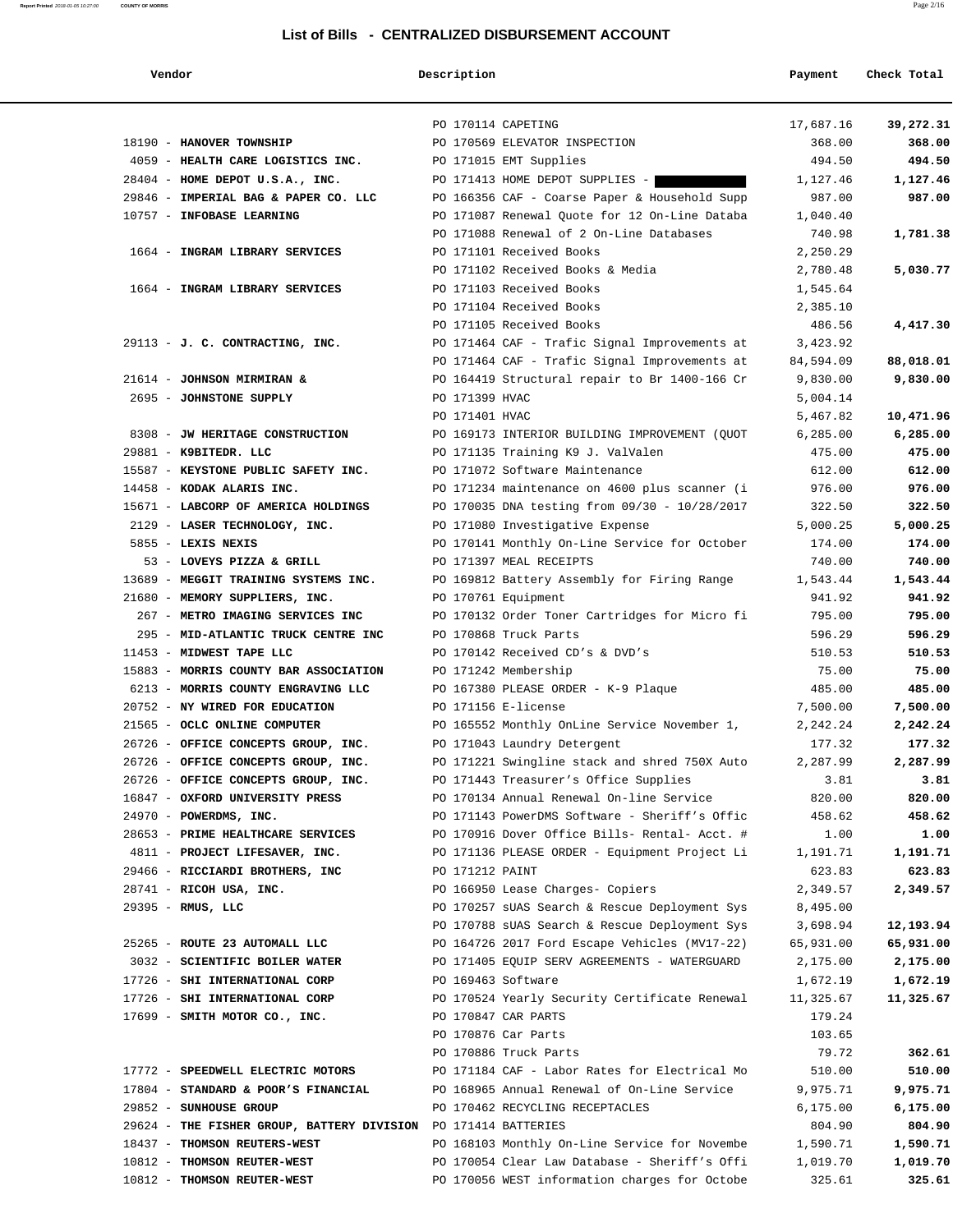### **List of Bills - CENTRALIZED DISBURSEMENT ACCOUNT**

| Vendor                                       | Description                                      | Payment   | Check Total |
|----------------------------------------------|--------------------------------------------------|-----------|-------------|
| 10812 - THOMSON REUTER-WEST                  | PO 170364 Software Database - Sheriff's Offic    | 262.40    | 262.40      |
| 28034 - TYLER TECHNOLOGIES, INC.             | PO 171215 Civil Service Annual Support - Sher    |           |             |
|                                              |                                                  | 13,691.79 | 13,691.79   |
| 10356 - VENMILL INDUSTRIES INC               | PO 170136 Order Supplie to Extend life to Med    | 295.86    | 295.86      |
| 25546 - VERICOM LLC                          | PO 171079 Investigative Expense                  | 2,965.00  | 2,965.00    |
| $10668$ - VERIZON CABS                       | PO 169633 Telephone Services - 911 switch        | 1,596.67  | 1,596.67    |
| 7037 - VILLAGE SUPER MARKET, INC.            | PO 170776 Strategic Planning Meeting             | 107.45    | 107.45      |
| 6146 - W.B. MASON COMPANY INC                | PO 168675 Item #WBM21200 (8 $1/2x11$ ) Copy Pape | 864.40    |             |
|                                              | PO 170264 supplies                               | 479.98    |             |
|                                              | PO 171124 Supply Order / Sheriff's Admin/K. L    | 130.66    |             |
|                                              | PO 171444 Treasurer's Office & Mailroom Suppl    | 319.74    |             |
|                                              | PO 171456 Treasurer's Office Paper 12/26/17      | 216.10    | 2,010.88    |
| 18469 - WIDMER TIME RECORDER CO. INC.        | PO 166648 Office Machine Purchase                | 1,263.30  | 1,263.30    |
| <b>TOTAL</b>                                 |                                                  |           | 676,252.82  |
| Total to be paid from Fund 01 Current Fund   | 505,888.45                                       |           |             |
| Total to be paid from Fund 02 Grant Fund     | 94,128.29                                        |           |             |
| Total to be paid from Fund 04 County Capital | 76,236.08                                        |           |             |

 **------------- 676,252.82**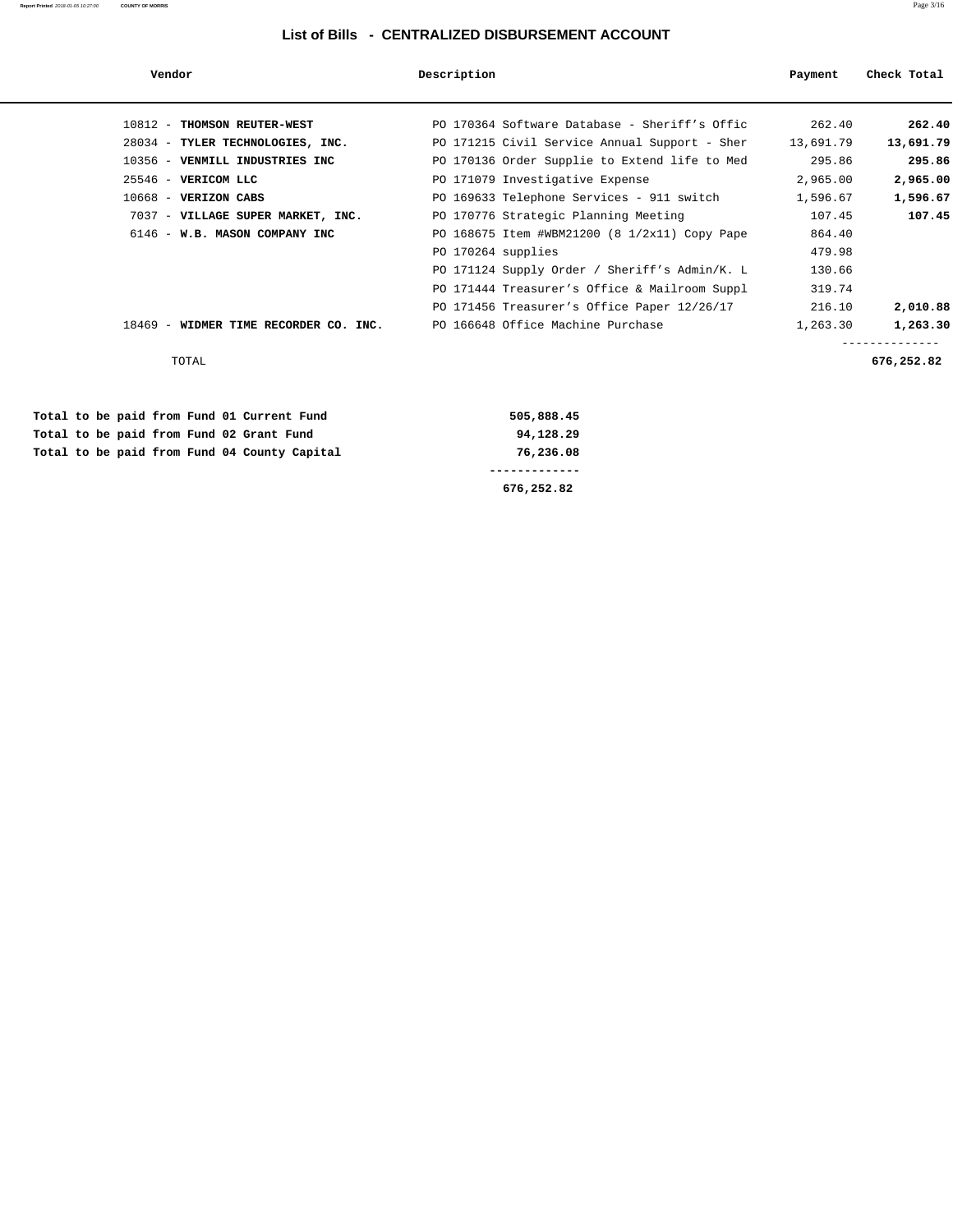| Account                     | <b>PO #</b> | Vendor                         | Description         |                                   | Payment   | Account Total |
|-----------------------------|-------------|--------------------------------|---------------------|-----------------------------------|-----------|---------------|
|                             |             |                                |                     |                                   |           |               |
|                             |             |                                | <b>Current Fund</b> |                                   |           |               |
| <b>County Administrator</b> |             |                                |                     |                                   |           |               |
|                             |             | 164726 ROUTE 23 AUTOMALL LLC   |                     | 2017 Ford Escape Service Vehicles | 21,977.00 |               |
|                             |             | 164726 ROUTE 23 AUTOMALL LLC   |                     | 2017 Ford Escape Service Vehicles | 21,977.00 |               |
|                             |             | 164726 ROUTE 23 AUTOMALL LLC   |                     | 2017 Ford Escape Service Vehicles | 21,977.00 |               |
| 01-203-20-100100-167        |             | (2016) Transportation Vehicles |                     | TOTAL FOR ACCOUNT                 |           | 65,931.00     |
|                             |             |                                |                     |                                   |           |               |
|                             |             |                                |                     |                                   |           | ===========   |

**TOTAL for County Administrator 65,931.00** 

**County Clerk** 

| 171234 KODAK ALARIS INC.                                     | Item 5C2238 sp tuneup cust#cus550361 K#  | 488.00   |
|--------------------------------------------------------------|------------------------------------------|----------|
| 171234 KODAK ALARIS INC.                                     | Item 5C2238 sp pm tuneup cust.#CUS550361 | 488.00   |
| (2016) Equipment Service Agreements<br>01-203-20-120100-044  | TOTAL FOR ACCOUNT                        | 976.00   |
|                                                              |                                          |          |
| 171235 CRYSTAL SPRINGS                                       | tran#r1730113258293cooler 10/28/17 tran# | 45.99    |
| 171235 CRYSTAL SPRINGS                                       | tran#r1727113258293 hot and cold cooler  | 0.99     |
| (2016) Other Administrative Supplies<br>01-203-20-120100-095 | TOTAL FOR ACCOUNT                        | 46.98    |
|                                                              |                                          |          |
|                                                              |                                          |          |
| TOTAL for County Clerk                                       |                                          | 1,022.98 |
|                                                              |                                          |          |

**County Treasurer** 

| 171444 W.B. MASON COMPANY INC                               | CE505A Toner                     | 52.92  |
|-------------------------------------------------------------|----------------------------------|--------|
| 171444 W.B. MASON COMPANY INC                               | C7115A Toner                     | 81.59  |
| 171444 W.B. MASON COMPANY INC                               | Disposable Compressed Gas Duster | 38.45  |
| 171456 W.B. MASON COMPANY INC                               |                                  | 216.10 |
| 171443 OFFICE CONCEPTS GROUP, INC.                          | Monthly Desk/Wall Calendar       | 3.81   |
| 171444 W.B. MASON COMPANY INC                               | MK710 Wireless Desktop set       | 69.50  |
| (2016) Office Supplies & Stationery<br>01-203-20-130100-058 | TOTAL FOR ACCOUNT                | 462.37 |
|                                                             |                                  |        |
|                                                             |                                  |        |

**TOTAL for County Treasurer 462.37** 

**Office Services** 

| 171444 W.B. MASON COMPANY INC |                                     | Brown Kraft Interoffice Envelopes | 77.28 |
|-------------------------------|-------------------------------------|-----------------------------------|-------|
| 01-203-20-130110-058          | (2016) Office Supplies & Stationery | TOTAL FOR ACCOUNT                 | 77.28 |
|                               |                                     |                                   |       |
|                               |                                     |                                   |       |
| TOTAL for Office Services     |                                     |                                   | 77.28 |
|                               |                                     |                                   |       |

**Report Printed** 2018-01-05 10:27:03 **COUNTY OF MORRIS** Page 4/16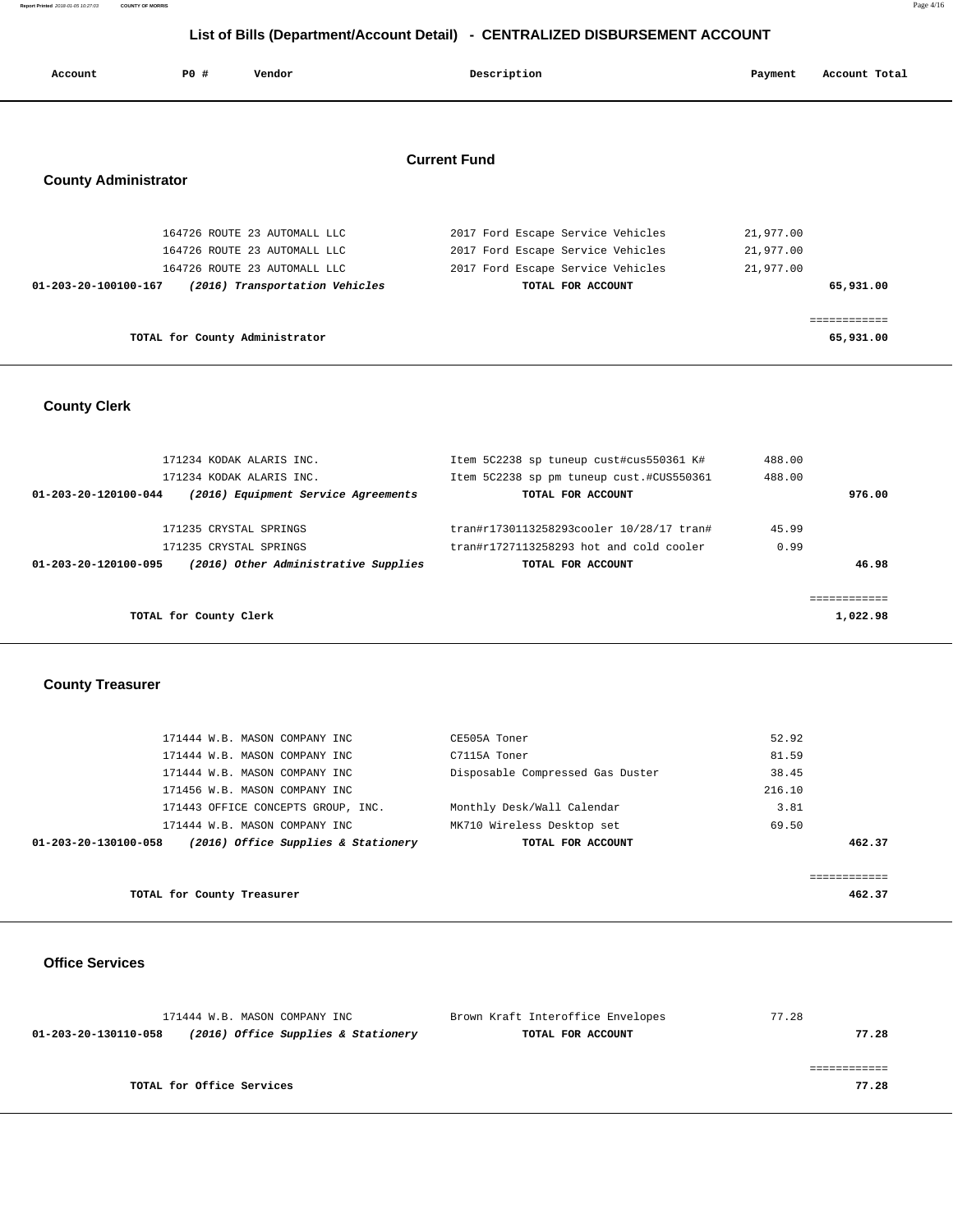| Account              | PO# | Vendor                                                       | Description                                                                  | Payment                      | Account Total |
|----------------------|-----|--------------------------------------------------------------|------------------------------------------------------------------------------|------------------------------|---------------|
|                      |     |                                                              |                                                                              |                              |               |
|                      |     | 169944 CDW GOVERNMENT                                        | C2G 2m DVI-D Dual Link Cable - Digital V                                     | 464.50                       |               |
|                      |     | 169944 CDW GOVERNMENT<br>169944 CDW GOVERNMENT               | HP LaserJet Enterprise M506DN Printer<br>HP media tray / feeder - 550 sheets | 1,077.28<br>454.32<br>577.44 |               |
| 01-203-20-140100-058 |     | 169944 CDW GOVERNMENT<br>(2016) Office Supplies & Stationery | Hawking Hi-Gain Dual-Band Wireless-AC US<br>TOTAL FOR ACCOUNT                |                              | 2,573.54      |
| 01-203-20-140100-078 |     | 170524 SHI INTERNATIONAL CORP<br>(2016) Software Maintenance | Entrust Certificates - 2 Year Renewal<br>TOTAL FOR ACCOUNT                   | 11,325.67                    | 11,325.67     |
|                      |     |                                                              |                                                                              |                              | ============  |
|                      |     | TOTAL for Information Technology Div                         |                                                                              |                              | 13,899.21     |

# **Employee Group Insurance**

|                      | 171474 CHLIC                             | VoTech Removed, see attached | 176,924.00 |
|----------------------|------------------------------------------|------------------------------|------------|
| 01-203-23-220100-090 | (2016) Employee Group Insurance Expendit | TOTAL FOR ACCOUNT            | 176,924.00 |
|                      |                                          |                              |            |
|                      |                                          |                              |            |
|                      | TOTAL for Employee Group Insurance       |                              | 176,924.00 |
|                      |                                          |                              |            |

## **Office of Emergency Management**

| 170776 VILLAGE SUPER MARKET, INC.                           | Refreshments for Public Safety planning | 107.45   |                       |
|-------------------------------------------------------------|-----------------------------------------|----------|-----------------------|
| (2016) Education Schools & Training<br>01-203-25-252100-039 | TOTAL FOR ACCOUNT                       |          | 107.45                |
|                                                             |                                         |          |                       |
| 170257 RMUS, LLC                                            | DJI-Z30 Zenmuse Z30 Camera per attached | 8,495.00 |                       |
| (2016) Other General Expenses<br>01-203-25-252100-059       | TOTAL FOR ACCOUNT                       |          | 8,495.00              |
|                                                             |                                         |          |                       |
| 171015 HEALTH CARE LOGISTICS INC.                           | Item 9072                               | 169.50   |                       |
| 171015 HEALTH CARE LOGISTICS INC.                           | Item 9073                               | 102.50   |                       |
| 171015 HEALTH CARE LOGISTICS INC.                           | Shipping                                | 77.00    |                       |
| 171015 HEALTH CARE LOGISTICS INC.                           | Item 9071                               | 145.50   |                       |
| 01-203-25-252100-090<br>(2017) Program Expenditures         | TOTAL FOR ACCOUNT                       |          | 494.50                |
|                                                             |                                         |          |                       |
|                                                             |                                         |          | . = = = = = = = = = = |
| TOTAL for Office of Emergency Management                    |                                         |          | 9,096.95              |
|                                                             |                                         |          |                       |

#### **Communications Center**

| 170757 FEDEX                                          | 3876-2044-3, 11/20/17, tracking ID# 8094    | 27.78    |          |  |
|-------------------------------------------------------|---------------------------------------------|----------|----------|--|
| (2016) Postage & Metered Mail<br>01-203-25-252105-068 | TOTAL FOR ACCOUNT                           |          | 27.78    |  |
| 170760 ACTIVE 911, INC.                               | $11/28/17$ , ID# 37199, Device purchase (aq | 2,200.00 |          |  |
| 169463 SHI INTERNATIONAL CORP                         | Ouote# 14366937, 11/1/17, Migration from    | 1,672.19 |          |  |
| (2016) Software Maintenance<br>01-203-25-252105-078   | TOTAL FOR ACCOUNT                           |          | 3,872.19 |  |
| 168089 FF1 PROFESSIONAL SAFETY SERVICES               | Ouote# SO-00213261, 10/11/17, Pants, bel    | 183.71   |          |  |
| 168945 FF1 PROFESSIONAL SAFETY SERVICES               | Ouote# SO-00213401, 10/25/17, Pants for     | 56.24    |          |  |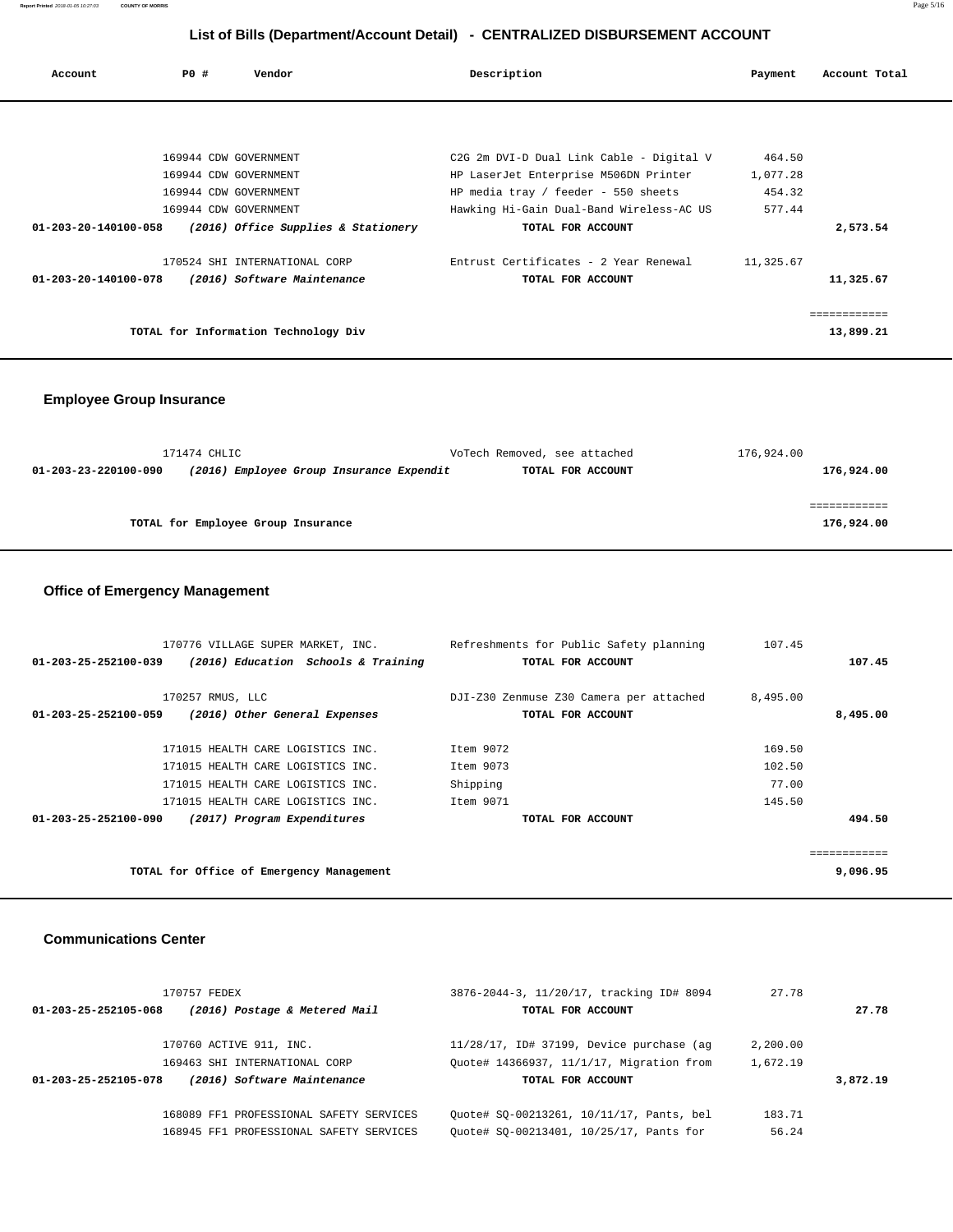**Report Printed** 2018-01-05 10:27:03 **COUNTY OF MORRIS** Page 6/16

## **List of Bills (Department/Account Detail) - CENTRALIZED DISBURSEMENT ACCOUNT**

| Account | <b>PO #</b> | Vendor | Description | Payment | Account Total |
|---------|-------------|--------|-------------|---------|---------------|
|         |             |        |             |         |               |

## **Communications Center**

| (2016) Uniform And Accessories<br>$01 - 203 - 25 - 252105 - 202$ | TOTAL FOR ACCOUNT                        |          | 296.19       |
|------------------------------------------------------------------|------------------------------------------|----------|--------------|
| 170116 CDW GOVERNMENT                                            | Ouote# 1BSR596, 11/15/17, 3224271 Seagat | 76.79    |              |
| 170481 CDW GOVERNMENT                                            | Ouote# 1BSS140, 11/20/17, 128537 Logitec | 160.44   |              |
| 170788 RMUS, LLC                                                 | Optional equipment per attached Quote #R | 3,698.94 |              |
| 170761 MEMORY SUPPLIERS, INC.                                    | Ouote# 0-00069097, 11/28/17, Shipping    | 98.42    |              |
| 170761 MEMORY SUPPLIERS, INC.                                    | Ouote# 0-00059097, 11/28/17, High Speed  | 843.50   |              |
| 01-203-25-252105-258<br>$(2016)$ Equipment                       | TOTAL FOR ACCOUNT                        |          | 4,878.09     |
|                                                                  |                                          |          |              |
| TOTAL for Communications Center                                  |                                          |          | <br>9,074.25 |

## **County Sheriff's Department**

| 170738 FRED PRYOR SEMINARS                                | Training - X7/Microsoft Excel 11/8/17, C         | 79.00     |           |
|-----------------------------------------------------------|--------------------------------------------------|-----------|-----------|
| 171135 K9BITEDR. LLC                                      | Decoy Seminar/Training (4) days held in          | 475.00    |           |
| 170738 FRED PRYOR SEMINARS                                | Training - Y7 Excel 11/9/17, Cust #34101         | 49.00     |           |
| 01-203-25-270100-039 (2016) Education Schools & Training  | TOTAL FOR ACCOUNT                                |           | 603.00    |
|                                                           |                                                  |           |           |
| 171143 POWERDMS, INC.                                     | SDMS-AS - PowerDMS0001                           | 458.62    |           |
| 01-203-25-270100-044 (2016) Equipment Service Agreements  | TOTAL FOR ACCOUNT                                |           | 458.62    |
|                                                           |                                                  |           |           |
| 170364 THOMSON REUTER-WEST                                | CLEAR LAW - 10/1/17 - 10/31/17, Inv dtd          | 262.40    |           |
| 01-203-25-270100-050 (2016) Law Books                     | TOTAL FOR ACCOUNT                                |           | 262.40    |
| 171136 PROJECT LIFESAVER, INC.                            | Transmitter One Year Kit Special 60-Day          | 600.00    |           |
| 171136 PROJECT LIFESAVER, INC.                            | HazMat FEE                                       | 27.50     |           |
| 171136 PROJECT LIFESAVER, INC.                            | Shipping                                         | 15.46     |           |
| 171136 PROJECT LIFESAVER, INC.                            | Band - 1/2" Nylon for Transmitter (BLACK         | 70.00     |           |
| 171136 PROJECT LIFESAVER, INC.                            | Transmitter Case for PLI Oval Transmitte         | 17.70     |           |
| 167380 MORRIS COUNTY ENGRAVING LLC                        | Plaque - $32''$ x $32''$ Sign w/5" x 1.75 Matt   | 485.00    |           |
| 171136 PROJECT LIFESAVER, INC.                            | Band - 1/2" Vinyl (WHITE) for Oval or "L         | 210.00    |           |
| 171136 PROJECT LIFESAVER, INC.                            | Batteries - Wafer Style "L" Series 30-da         | 72.00     |           |
| 171136 PROJECT LIFESAVER, INC.                            | Battery - Wafer Style for Oval & Round 3         | 67.45     |           |
| 171136 PROJECT LIFESAVER, INC.                            | Batteries - Wafer Style for M60 "Longran         | 111.60    |           |
| 01-203-25-270100-059 (2016) Other General Expenses        | TOTAL FOR ACCOUNT                                |           | 1,676.71  |
|                                                           |                                                  |           |           |
| 171215 TYLER TECHNOLOGIES, INC.                           | 8-Months Annual Support & Maintenance Ma         | 13,691.79 |           |
| 170054 THOMSON REUTER-WEST                                | Monthly Statement (10/1/17 - 10/31/17), 1,019.70 |           |           |
| 01-203-25-270100-078 (2016) Software Maintenance          | TOTAL FOR ACCOUNT                                |           | 14,711.49 |
|                                                           |                                                  |           |           |
| 171124 W.B. MASON COMPANY INC                             | Post=it Note pads 4x6                            | 11.20     |           |
| 171124 W.B. MASON COMPANY INC                             | Post-it notes POP-UP pk                          | 11.16     |           |
| 171124 W.B. MASON COMPANY INC                             | Post-it note pads 4x4                            | 8.07      |           |
| 171124 W.B. MASON COMPANY INC                             | Universal Gel Pens (boxes)                       | 31.00     |           |
| 171124 W.B. MASON COMPANY INC                             | Epson T252120 (252) Black Toner, Item #E         | 48.48     |           |
| 171124 W.B. MASON COMPANY INC                             | DAX Black Wood Poster Frame/B. Dunn/CIS          | 20.75     |           |
| 01-203-25-270100-095 (2016) Other Administrative Supplies | TOTAL FOR ACCOUNT                                |           | 130.66    |
| 171139 FASTENAL COMPANY                                   | Eagle Shot Magnum #6 Lead Shot - 25-lb b         | 75.60     |           |
| 171139 FASTENAL COMPANY                                   | Visipak #43942 - 11/16" Ultra Clear Rigi         | 162.50    |           |
| 170740 FASTENAL COMPANY                                   | Part #MXCR-72FD - Maxx Cold MXCR-72FD 3          | 4,633.00  |           |
| 170624 FASTENAL COMPANY                                   | Part #0500588 Tote #35-185 GRAY, Acct #W         | 1,063.80  |           |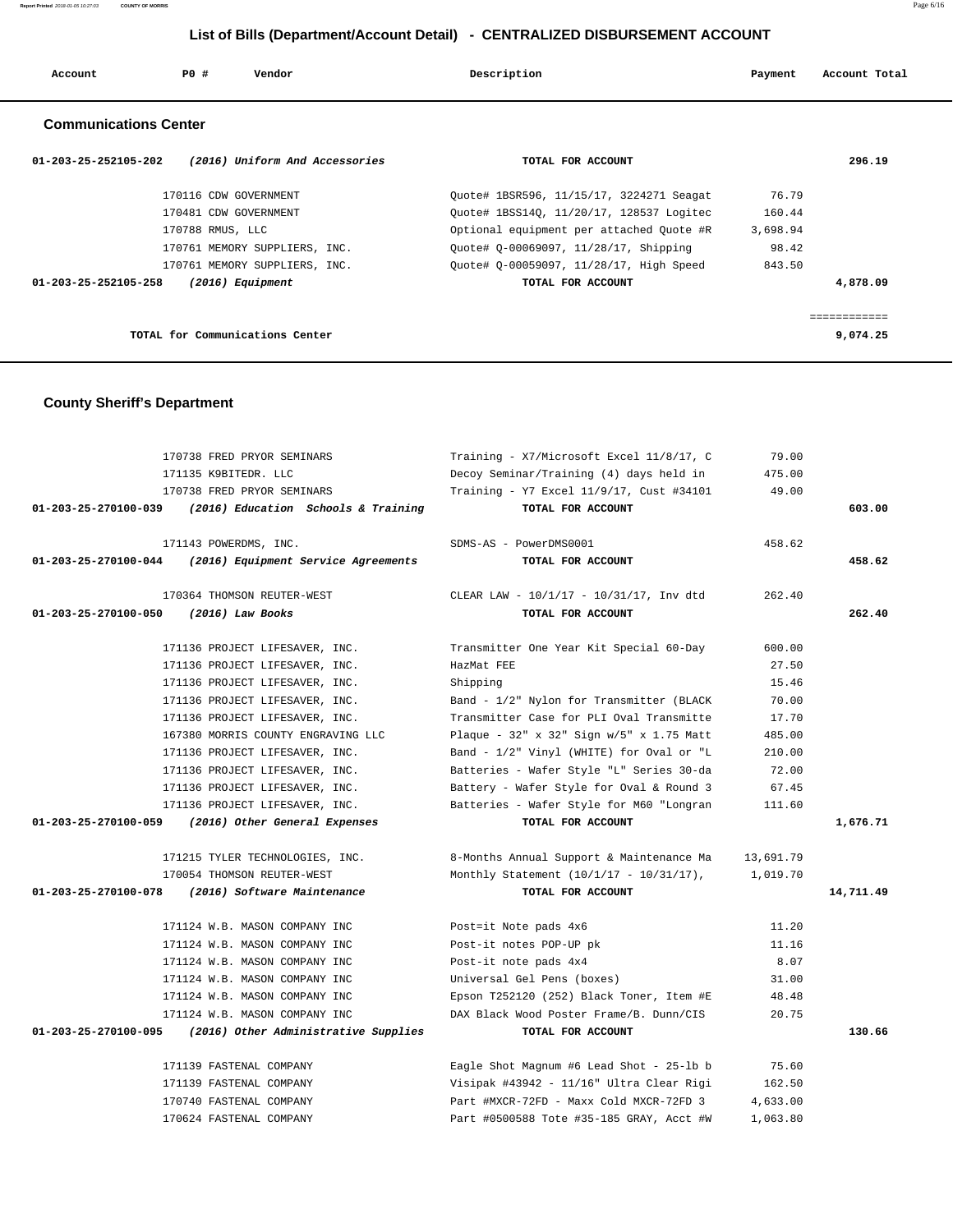**Report Printed** 2018-01-05 10:27:03 **COUNTY OF MORRIS** Page 7/16

## **List of Bills (Department/Account Detail) - CENTRALIZED DISBURSEMENT ACCOUNT**

| Account              | PO#<br>Vendor                         | Description                              | Payment  | Account Total |
|----------------------|---------------------------------------|------------------------------------------|----------|---------------|
|                      | <b>County Sheriff's Department</b>    |                                          |          |               |
|                      | 171139 FASTENAL COMPANY               | Karo Light Corn Syrup (1 gallon)         | 76.50    |               |
|                      | 170272 BROWNELLS INC                  | Item #100-025-640WB 20-60x80mm Angled Sp | 402.49   |               |
|                      | 170740 FASTENAL COMPANY               | Part #MXCF-72FD - Maxx Cold MXCF-72FD 3  | 5,378.00 |               |
|                      | 170272 BROWNELLS INC                  | Freight                                  | 3.95     |               |
| 01-203-25-270100-299 | (2016) Transfers                      | TOTAL FOR ACCOUNT                        |          | 11,855.84     |
|                      |                                       |                                          |          | ============  |
|                      | TOTAL for County Sheriff's Department |                                          |          | 29,698.72     |

## **County Prosecutor's Office**

| 171242 MORRIS COUNTY BAR ASSOCIATION                       | Membership Dues for Supervising Assistan                                    | 75.00    |              |
|------------------------------------------------------------|-----------------------------------------------------------------------------|----------|--------------|
| $01-203-25-275100-023$ (2016) Associations and Memberships | TOTAL FOR ACCOUNT                                                           |          | 75.00        |
|                                                            |                                                                             |          |              |
| 168675 W.B. MASON COMPANY INC                              | Item #WBM21200 (8 1/2x11) Copy Paper (Co                                    | 864.40   |              |
| $01-203-25-275100-058$ (2016) Office Supplies & Stationery | TOTAL FOR ACCOUNT                                                           |          | 864.40       |
|                                                            |                                                                             |          |              |
| 170007 COMMUNICATIONS SERVICE                              | Troubleshoot/Repair Lights & Siren for D                                    | 125.00   |              |
| 01-203-25-275100-072<br>(2016) Radio Repairs               | TOTAL FOR ACCOUNT                                                           |          | 125.00       |
|                                                            |                                                                             |          |              |
|                                                            | 171072 KEYSTONE PUBLIC SAFETY INC. Software Maintenance (4/1-3/31/18) 2 (us | 612.00   |              |
| (2016) Software Maintenance<br>01-203-25-275100-078        | TOTAL FOR ACCOUNT                                                           |          | 612.00       |
|                                                            |                                                                             |          |              |
| 171079 VERICOM LLC                                         | Shipping                                                                    | 25.00    |              |
| 171246 GEE WHIZ SOFTWARE                                   | 2-Year Subscription + 1 Machine License                                     | 4,990.00 |              |
| 171246 GEE WHIZ SOFTWARE                                   | Machine License** Attention: Lt. Kimker                                     | 495.00   |              |
| 171079 VERICOM LLC                                         | Part 620850-PC (VC4000 PC)                                                  | 2,940.00 |              |
| 171080 LASER TECHNOLOGY, INC.                              | Ouote for Agent Gary Gouck Item #'s 3004                                    | 5,000.25 |              |
| 01-203-25-275100-118 (2016) Investigation Expense          | TOTAL FOR ACCOUNT                                                           |          | 13,450.25    |
|                                                            |                                                                             |          |              |
| 171221 OFFICE CONCEPTS GROUP, INC.                         | Swingline stack and shred 750X Auto Feed                                    | 2,287.99 |              |
| 169982 CDW GOVERNMENT                                      | HP Page Wide Pro 477 (CDW#4075122) Atten                                    | 702.95   |              |
| 01-203-25-275100-163 (2016) Office Machines                | TOTAL FOR ACCOUNT                                                           |          | 2,990.94     |
|                                                            |                                                                             |          |              |
|                                                            |                                                                             |          | ============ |
| TOTAL for County Prosecutor's Office                       |                                                                             |          | 18, 117.59   |

## **County Youth Detention Facilit**

| 01-203-25-281100-185<br>(2016) Food | TOTAL FOR ACCOUNT                        |       | 79.48 |
|-------------------------------------|------------------------------------------|-------|-------|
| 170898 CRYSTAL SPRINGS              | November - Hot and Cold dispenser rental | 0.99  |       |
| 170898 CRYSTAL SPRINGS              | November - 5 gal bottled water           | 20.00 |       |
| 170898 CRYSTAL SPRINGS              | October - 5 gal bottled water            | 57.50 |       |
| 170898 CRYSTAL SPRINGS              | October - Hot and Cold dispenser rental  | 0.99  |       |
|                                     |                                          |       |       |

**TOTAL for County Youth Detention Facilit 79.48** 

============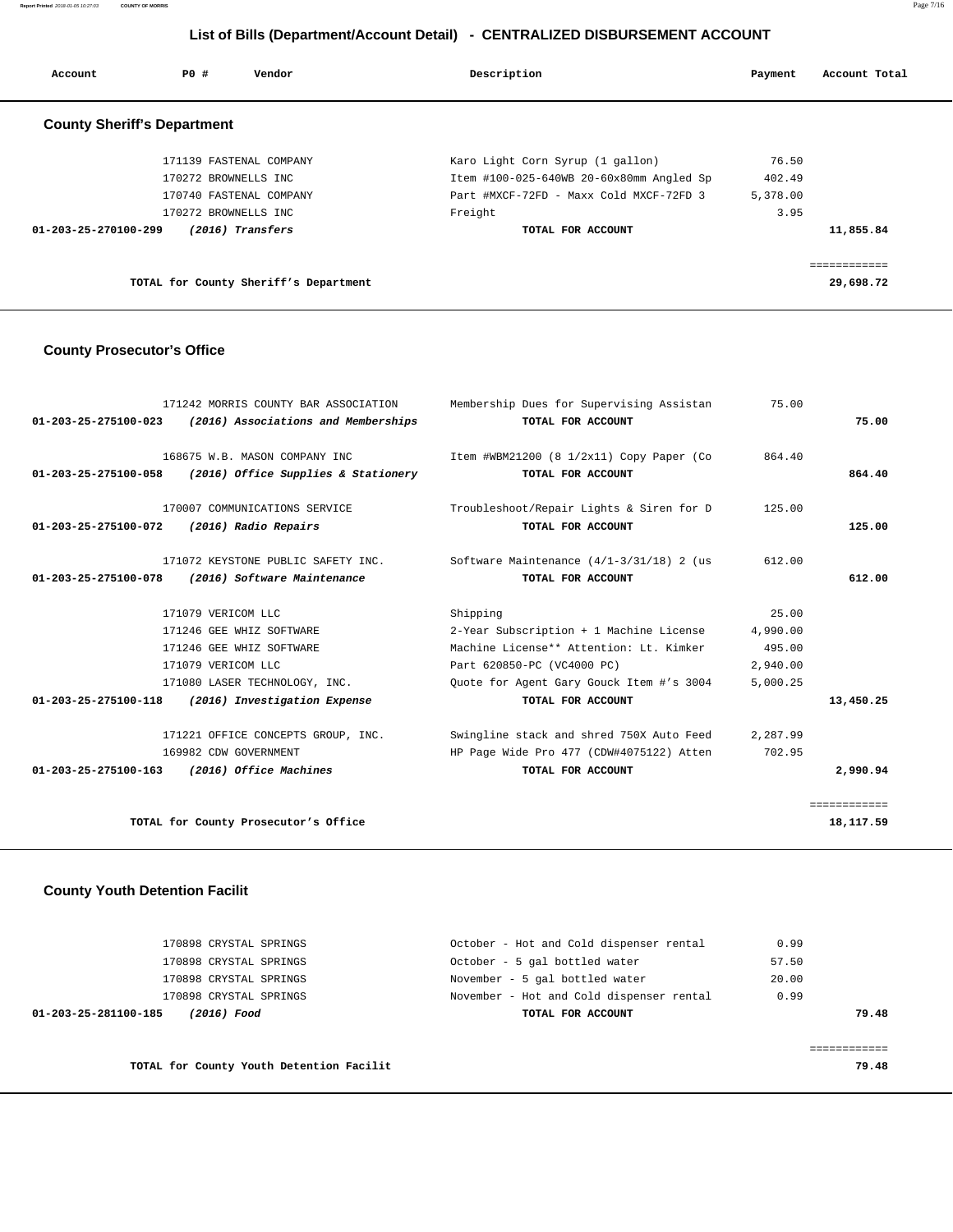**Report Printed** 2018-01-05 10:27:03 **COUNTY OF MORRIS** Page 8/16

# **List of Bills (Department/Account Detail) - CENTRALIZED DISBURSEMENT ACCOUNT**

| Account                        | PO#                    | Vendor                      | Description                              | Payment  | Account Total |
|--------------------------------|------------------------|-----------------------------|------------------------------------------|----------|---------------|
|                                |                        |                             |                                          |          |               |
|                                |                        |                             |                                          |          |               |
|                                |                        | 170911 GARDEN STATE HIGHWAY | 2#x10' Green U-Channel Post FLP & SC     | 4,387.50 |               |
|                                |                        | 170911 GARDEN STATE HIGHWAY | 2#x3'6" Green U-Channel Post, FLP & Tape | 1,350.00 |               |
| 01-203-26-290100-238           | $(2016)$ Signage       |                             | TOTAL FOR ACCOUNT                        |          | 5,737.50      |
|                                | 170611 GM FENCE CO.    |                             | Sale Quote: 17-001832 14"x13 BLK ANNEALE | 205.00   |               |
|                                | 170611 GM FENCE CO.    |                             | Sale Ouote: 17-001840 WOOD SNOW FENCE 48 | 1,500.00 |               |
| $01 - 203 - 26 - 290100 - 240$ |                        | (2016) Snow Fences          | TOTAL FOR ACCOUNT                        |          | 1,705.00      |
|                                |                        |                             |                                          |          |               |
|                                | TOTAL for Road Repairs |                             |                                          |          | 7,442.50      |

# **Buildings & Grounds**

|                                         | 171406 ACORN TERMITE AND PEST                               | RE: PEST CONTROL - NOVEMBER 2017/MONTHLY                                     | 300.00    |           |
|-----------------------------------------|-------------------------------------------------------------|------------------------------------------------------------------------------|-----------|-----------|
|                                         | 01-203-26-310100-036 (2016) Contracted Services             | TOTAL FOR ACCOUNT                                                            |           | 300.00    |
|                                         |                                                             |                                                                              |           |           |
|                                         | 171405 SCIENTIFIC BOILER WATER                              | WATERGUARD QTRLY BILLING/ DEC 2017, JAN                                      | 2,175.00  |           |
|                                         | 171395 ASSOCIATED WATER CONDITIONERS INC                    | RE: PSTA - MONTHLY SERVICE AGREEMENT/ DE                                     | 370.33    |           |
|                                         | 171394 CURRENT ELEVATOR TECHNOLOGY                          | RE: ELEVATOR MAINT - MORRIS VIEW/ DECEMB                                     | 1,750.00  |           |
|                                         | 01-203-26-310100-044 (2016) Equipment Service Agreements    | TOTAL FOR ACCOUNT                                                            |           | 4,295.33  |
|                                         |                                                             |                                                                              |           |           |
|                                         | 170569 HANOVER TOWNSHIP                                     | NJ STATE DCA REGISTRATION # 1412-00158-0                                     | 368.00    |           |
|                                         | 171397 LOVEYS PIZZA & GRILL                                 | RE: MEAL RECEIPTS/ 09-23-17 THRU 10-28-1                                     | 80.00     |           |
|                                         | 171397 LOVEYS PIZZA & GRILL                                 | RE: MEAL RECEIPTS/ 06-03-17 THRU 10-28-1                                     | 660.00    |           |
|                                         |                                                             | 171416 EMPLOYMENT HORIZONS, INC. CLEANING SERVICES - NOVEMBER 2017/ DATED    | 56,035.00 |           |
|                                         |                                                             | 171409 ALL COUNTY RENTAL CENTER THE RE: 1 MEDICAL DR. - MINI EXCAVATOR RENTA | 987.81    |           |
|                                         | 01-203-26-310100-084 (2016) Other Outside Services          | TOTAL FOR ACCOUNT                                                            |           | 58,130.81 |
|                                         |                                                             |                                                                              |           |           |
|                                         | 171121 GRAINGER                                             | RE: B&G - COFFEE/ 11-28-17                                                   | 294.96    |           |
|                                         | 170366 CRYSTAL SPRINGS                                      | ACCOUNT# 699004915917006/ DATED 10-22-17                                     | 107.92    |           |
|                                         | 162958 CRYSTAL SPRINGS                                      | ACCOUNT# 699004915917006/ 05-26-17 THRU                                      | 102.92    |           |
|                                         | $01-203-26-310100-095$ (2016) Other Administrative Supplies | TOTAL FOR ACCOUNT                                                            |           | 505.80    |
|                                         |                                                             |                                                                              |           |           |
|                                         | 171121 GRAINGER                                             | RE: BUBBLE ROLL/ WO80072/ 10-31-17                                           | 197.62    |           |
|                                         | $01-203-26-310100-098$ (2016) Other Operating&Repair Supply | TOTAL FOR ACCOUNT                                                            |           | 197.62    |
|                                         |                                                             |                                                                              |           |           |
|                                         | 171412 FRANK FUCCI                                          | RE: 2017 WORK BOOTS/ DATED 12-17-17                                          | 90.00     |           |
|                                         | 01-203-26-310100-207 (2016) Uniform & Clothing Allowance    | TOTAL FOR ACCOUNT                                                            |           | 90.00     |
|                                         |                                                             | 171413 HOME DEPOT U.S.A., INC. RE: 1 MEIDAL DR - MASON LINE, LUMBER FOR      | 109.38    |           |
|                                         | 01-203-26-310100-223 (2016) Building Repairs                | TOTAL FOR ACCOUNT                                                            |           | 109.38    |
|                                         |                                                             |                                                                              |           |           |
|                                         |                                                             | 171212 RICCIARDI BROTHERS, INC RE: B&G - PAINT/WO79541/12-01-17              | 623.83    |           |
| 01-203-26-310100-234 (2016) Paint       |                                                             | TOTAL FOR ACCOUNT                                                            |           | 623.83    |
|                                         |                                                             |                                                                              |           |           |
|                                         |                                                             | 171413 HOME DEPOT U.S.A., INC. RE: RACET SET, EXTENSION CORDS/ W080322/      | 397.73    |           |
|                                         | 171128 FASTENAL COMPANY                                     | RE: B&G - FOLDING KNIFR, VICE GRIP, PUTT                                     | 372.42    |           |
|                                         |                                                             | 171413 HOME DEPOT U.S.A., INC. RE: B&G - DRILL BITS/ W080322/ 12-12-17       | 211.15    |           |
| 01-203-26-310100-239 (2016) Small Tools |                                                             | TOTAL FOR ACCOUNT                                                            |           | 981.30    |
|                                         |                                                             |                                                                              |           |           |
|                                         | 171121 GRAINGER                                             | RE: WALL SWITCH KEYS/ 11-27-17                                               | 125.10    |           |
|                                         |                                                             | 171413 HOME DEPOT U.S.A., INC. RE: TREASURER'S - CHAIR RAIL, TV WALL MO      | 409.20    |           |
|                                         | 171121 GRAINGER                                             | RE: BATTERIES, LED SPOTLIGHT/ 11-28-17                                       | 510.91    |           |
|                                         | 171128 FASTENAL COMPANY                                     | RE: B&G HILL - MATERIALS FOR NEW OFFICE/                                     | 292.35    |           |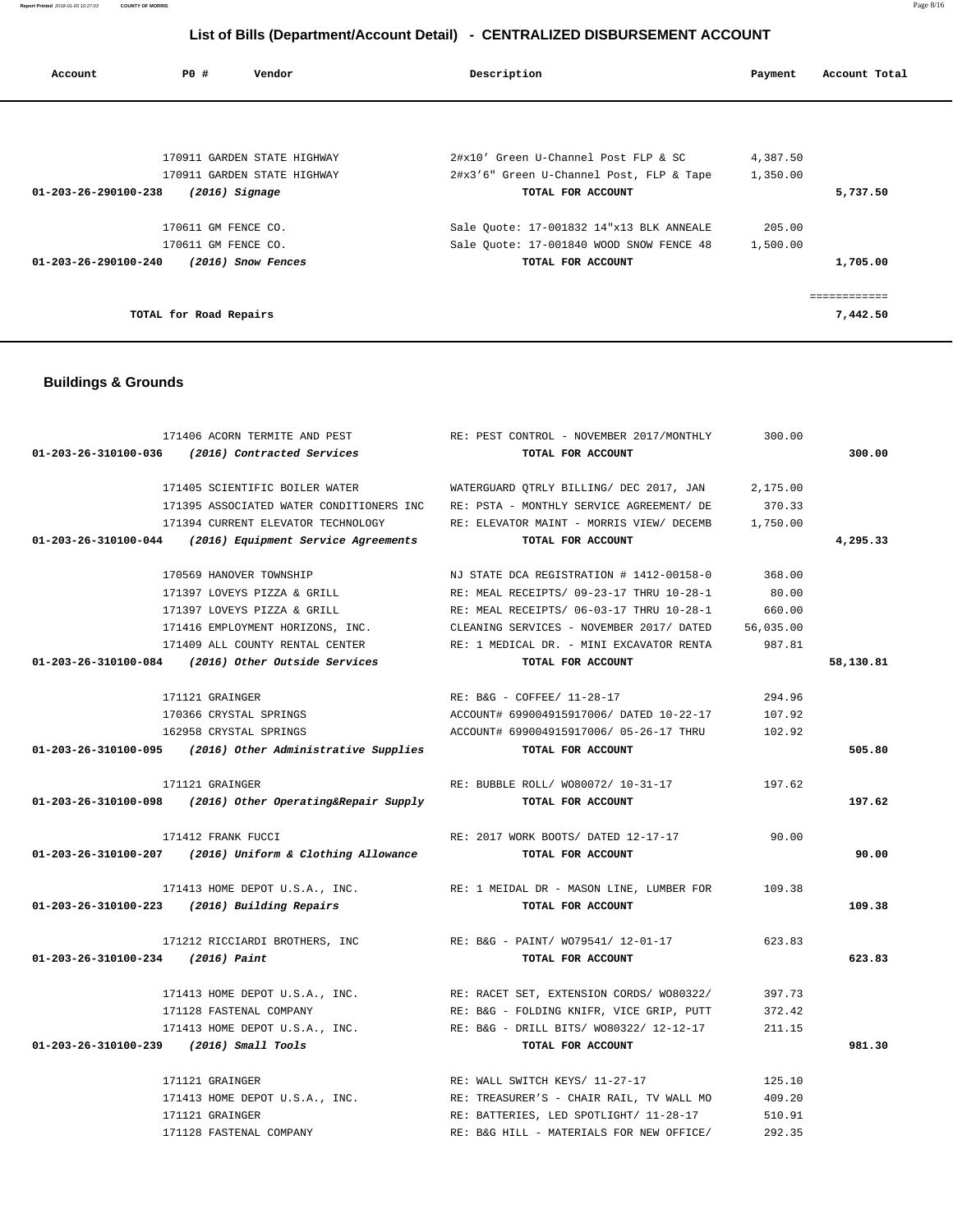**Report Printed** 2018-01-05 10:27:03 **COUNTY OF MORRIS** Page 9/16

# **List of Bills (Department/Account Detail) - CENTRALIZED DISBURSEMENT ACCOUNT**

| <b>Buildings &amp; Grounds</b><br>171414 THE FISHER GROUP, BATTERY DIVISION RE: B&G - BATTERIES FOR STOCK/W080323/ 1<br>804.90<br>171121 GRAINGER<br>RE: CH - MIRROR FOR NEW JURY BTHRM/ 8007<br>468.26<br>01-203-26-310100-249 (2016) Bldg Maintenance Supplies<br>TOTAL FOR ACCOUNT<br>8,785.72<br>166356 IMPERIAL BAG & PAPER CO. LLC<br>RE: B&G HILL - JANITORIAL SUPPLIES/ WO79<br>987.00<br>01-203-26-310100-252<br>(2016) Janitorial Supplies<br>TOTAL FOR ACCOUNT<br>987.00<br>66.79<br>171399 JOHNSTONE SUPPLY<br>RE: L&PS - FUSE, THERMOMETER/ WO80250/ 1<br>171401 JOHNSTONE SUPPLY<br>RE: MV - DAIKIN MOTOR/ WO80256/ 12-11-17<br>1,151.28<br>171401 JOHNSTONE SUPPLY<br>RE: JDC - HVAC SUPPLIES/ W080160/ 12-11-<br>88.41<br>1,359.64<br>171401 JOHNSTONE SUPPLY<br>RE: A&R - RELIEF VALVE AND REGULATOR/ WO<br>171401 JOHNSTONE SUPPLY<br>RE: B&G HILL - FILTERS/ W080288/ 12-07-1<br>2,670.64<br>171399 JOHNSTONE SUPPLY<br>RE: W&M - GAUGE FOR HEAT PUMP/ WO80135/<br>92.70<br>171399 JOHNSTONE SUPPLY<br>RE: SCHUYLER - RELAY CIRCUIT, BOARD CONT<br>538.78<br>171399 JOHNSTONE SUPPLY<br>RE: JDC - SE BOARD/ WO80160/ 12-05-17<br>3,818.19<br>171399 JOHNSTONE SUPPLY<br>25.50<br>RE: MV - MAGNATIZER/ W080256/ 12-01-17<br>171399 JOHNSTONE SUPPLY<br>RE: MV - HEAT VALVES/ WO80256/ 11-30-17<br>462.18<br>171401 JOHNSTONE SUPPLY<br>RE: A&R - HVAC SUPPLIES/ WO 90225/ 12-08<br>197.85<br>170563 BINSKY SERVICE LLC<br>RE: CH - SERVICE CALL/ 11-06-17<br>469.87<br>170562 BINSKY SERVICE LLC<br>RE: 30 SCHUYLER - BOILER INSPECTION/ 11<br>205.00<br>170562 BINSKY SERVICE LLC<br>RE: FREEDOM HOUSE - RESIDENTIAL BOILER I<br>205.00<br>170563 BINSKY SERVICE LLC<br>RE: PSTA - PREVENTATIVE MAINT/ 0032308<br>1,972.96<br>171419 BINSKY SERVICE LLC<br>RE: LONG VALLEY - SERVICE CALL/ 12-08-17<br>414.00<br>170563 BINSKY SERVICE LLC<br>RE: CH - SERVICE CALL/ 11-21-17<br>414.00<br>170562 BINSKY SERVICE LLC<br>RE: SCHUYLER - BOILER REPAIR/ 11-06-17<br>373.90<br>170563 BINSKY SERVICE LLC<br>769.97<br>RE: SHADE TREE - REPLACE CONTROLLER AND<br>170563 BINSKY SERVICE LLC<br>RE: A&R- PREVENTATIVE MAINT./ 11-06-17<br>1,426.01<br>171419 BINSKY SERVICE LLC<br>RE: CAC - SERVICE CALL/ 12-12-17<br>1,633.90<br>171419 BINSKY SERVICE LLC<br>RE: JDC - PREVENTATIVE MAINT/ 12-08-17<br>307.50<br>170562 BINSKY SERVICE LLC<br>RE: SHADE TREE - BOILER INSPECTION/ 11-<br>205.00<br>170562 BINSKY SERVICE LLC<br>RE: W&M - BOILER INSPECTION/ 11-06-17<br>205.00<br>170562 BINSKY SERVICE LLC<br>205.00<br>RE: SEU - RESIDENTIAL BOILER INSPECTION/<br>170563 BINSKY SERVICE LLC<br>RE: W&M - REPLACE PRESSURE VALVE/ 11-06-<br>696.08<br>828.00<br>170563 BINSKY SERVICE LLC<br>RE: A&R - PM AND SERVICE/ 11-14-17<br>171186 BINSKY SERVICE LLC<br>RE: A&R -WINTERIZE CHILLED WATER COILS/<br>1,640.00<br>72.37<br>171121 GRAINGER<br>RE: SHADETREE - MOTOR STARTER/ 80246/ 11<br>170563 BINSKY SERVICE LLC<br>RE: COUNTY GRG - REPLACE VALVES AND EXPA<br>1,020.63<br>170563 BINSKY SERVICE LLC<br>RE: 340 W HANOVER - PREVENTATIVE MAINT/<br>410.00<br>170563 BINSKY SERVICE LLC<br>RE: OLD MED SERV - PREVENTITIVE MAINT/ 1<br>414.00<br>01-203-26-310100-264 (2016) Heat & A/C<br>TOTAL FOR ACCOUNT<br>24,360.15<br>171155 COOPER ELECTRIC SUPPLY CO.<br>RE: MC JAIL - OUTDOOR LED BULBS/ WO80003<br>1,110.80<br>171190 GENERAL PLUMBING SUPPLY INC.<br>RE: INTERFAITH FOOD PANTRY - ELECTRICAL<br>25.32<br>480.05<br>171155 COOPER ELECTRIC SUPPLY CO.<br>RE: L&PS - DIMMERS/ WO79952/ 11-02-17<br>01-203-26-310100-265 (2016) Electrical<br>TOTAL FOR ACCOUNT<br>1,616.17 | Account | PO# | Vendor |  | Description | Payment | Account Total |
|------------------------------------------------------------------------------------------------------------------------------------------------------------------------------------------------------------------------------------------------------------------------------------------------------------------------------------------------------------------------------------------------------------------------------------------------------------------------------------------------------------------------------------------------------------------------------------------------------------------------------------------------------------------------------------------------------------------------------------------------------------------------------------------------------------------------------------------------------------------------------------------------------------------------------------------------------------------------------------------------------------------------------------------------------------------------------------------------------------------------------------------------------------------------------------------------------------------------------------------------------------------------------------------------------------------------------------------------------------------------------------------------------------------------------------------------------------------------------------------------------------------------------------------------------------------------------------------------------------------------------------------------------------------------------------------------------------------------------------------------------------------------------------------------------------------------------------------------------------------------------------------------------------------------------------------------------------------------------------------------------------------------------------------------------------------------------------------------------------------------------------------------------------------------------------------------------------------------------------------------------------------------------------------------------------------------------------------------------------------------------------------------------------------------------------------------------------------------------------------------------------------------------------------------------------------------------------------------------------------------------------------------------------------------------------------------------------------------------------------------------------------------------------------------------------------------------------------------------------------------------------------------------------------------------------------------------------------------------------------------------------------------------------------------------------------------------------------------------------------------------------------------------------------------------------------------------------------------------------------------------------------------------------------------------------------------------------------------------------------------------------------------------------------------------------------------------------------------------------------------------------------------------------------------------------------------------------------------------------------|---------|-----|--------|--|-------------|---------|---------------|
|                                                                                                                                                                                                                                                                                                                                                                                                                                                                                                                                                                                                                                                                                                                                                                                                                                                                                                                                                                                                                                                                                                                                                                                                                                                                                                                                                                                                                                                                                                                                                                                                                                                                                                                                                                                                                                                                                                                                                                                                                                                                                                                                                                                                                                                                                                                                                                                                                                                                                                                                                                                                                                                                                                                                                                                                                                                                                                                                                                                                                                                                                                                                                                                                                                                                                                                                                                                                                                                                                                                                                                                                                  |         |     |        |  |             |         |               |
|                                                                                                                                                                                                                                                                                                                                                                                                                                                                                                                                                                                                                                                                                                                                                                                                                                                                                                                                                                                                                                                                                                                                                                                                                                                                                                                                                                                                                                                                                                                                                                                                                                                                                                                                                                                                                                                                                                                                                                                                                                                                                                                                                                                                                                                                                                                                                                                                                                                                                                                                                                                                                                                                                                                                                                                                                                                                                                                                                                                                                                                                                                                                                                                                                                                                                                                                                                                                                                                                                                                                                                                                                  |         |     |        |  |             |         |               |
|                                                                                                                                                                                                                                                                                                                                                                                                                                                                                                                                                                                                                                                                                                                                                                                                                                                                                                                                                                                                                                                                                                                                                                                                                                                                                                                                                                                                                                                                                                                                                                                                                                                                                                                                                                                                                                                                                                                                                                                                                                                                                                                                                                                                                                                                                                                                                                                                                                                                                                                                                                                                                                                                                                                                                                                                                                                                                                                                                                                                                                                                                                                                                                                                                                                                                                                                                                                                                                                                                                                                                                                                                  |         |     |        |  |             |         |               |
|                                                                                                                                                                                                                                                                                                                                                                                                                                                                                                                                                                                                                                                                                                                                                                                                                                                                                                                                                                                                                                                                                                                                                                                                                                                                                                                                                                                                                                                                                                                                                                                                                                                                                                                                                                                                                                                                                                                                                                                                                                                                                                                                                                                                                                                                                                                                                                                                                                                                                                                                                                                                                                                                                                                                                                                                                                                                                                                                                                                                                                                                                                                                                                                                                                                                                                                                                                                                                                                                                                                                                                                                                  |         |     |        |  |             |         |               |
|                                                                                                                                                                                                                                                                                                                                                                                                                                                                                                                                                                                                                                                                                                                                                                                                                                                                                                                                                                                                                                                                                                                                                                                                                                                                                                                                                                                                                                                                                                                                                                                                                                                                                                                                                                                                                                                                                                                                                                                                                                                                                                                                                                                                                                                                                                                                                                                                                                                                                                                                                                                                                                                                                                                                                                                                                                                                                                                                                                                                                                                                                                                                                                                                                                                                                                                                                                                                                                                                                                                                                                                                                  |         |     |        |  |             |         |               |
|                                                                                                                                                                                                                                                                                                                                                                                                                                                                                                                                                                                                                                                                                                                                                                                                                                                                                                                                                                                                                                                                                                                                                                                                                                                                                                                                                                                                                                                                                                                                                                                                                                                                                                                                                                                                                                                                                                                                                                                                                                                                                                                                                                                                                                                                                                                                                                                                                                                                                                                                                                                                                                                                                                                                                                                                                                                                                                                                                                                                                                                                                                                                                                                                                                                                                                                                                                                                                                                                                                                                                                                                                  |         |     |        |  |             |         | ============  |

**Motor Services Center** 

| 01-203-26-315100-098 | (2016) Other Operating&Repair Supply | TOTAL FOR ACCOUNT |       | 87.23 |
|----------------------|--------------------------------------|-------------------|-------|-------|
|                      | 170318 AW DIRECT                     | FREIGHT           | 12.28 |       |
|                      | 170318 AW DIRECT                     | CHAIN, GRADE 70   | 74.95 |       |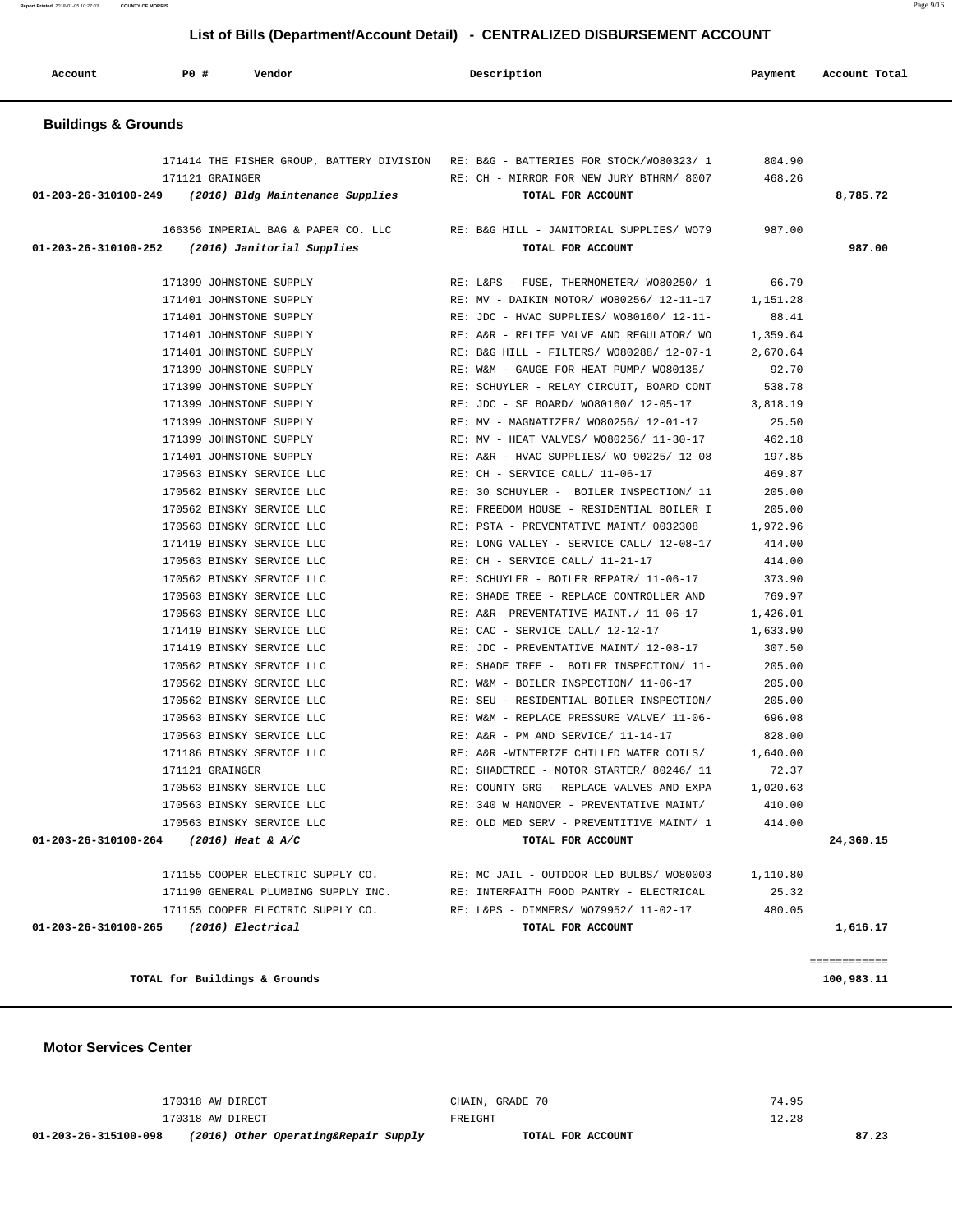| Account | PO# | Vendor | Description | Payment | Account Total |
|---------|-----|--------|-------------|---------|---------------|
|         |     |        |             |         |               |

## **Motor Services Center**

| 01-203-26-315100-162 (2016) Furniture & Fixtures      | TOTAL FOR ACCOUNT | 657.20       |
|-------------------------------------------------------|-------------------|--------------|
| 170868 MID-ATLANTIC TRUCK CENTRE INC                  | Flange            | 18.05        |
| 170868 MID-ATLANTIC TRUCK CENTRE INC                  | Hose              | 142.45       |
| 170868 MID-ATLANTIC TRUCK CENTRE INC                  | Exhaust Clamp     | 19.27        |
| 170864 FRED BEANS PARTS, INC.                         | Sensor Unit       | 70.63        |
| 170864 FRED BEANS PARTS, INC.                         | Credit            | $-50.00$     |
| 170868 MID-ATLANTIC TRUCK CENTRE INC                  | Exhaust Pipe      | 102.01       |
| 170868 MID-ATLANTIC TRUCK CENTRE INC                  | Cup Holder        | 99.14        |
| 170868 MID-ATLANTIC TRUCK CENTRE INC                  | Clamp             | 19.27        |
| 170868 MID-ATLANTIC TRUCK CENTRE INC                  | Rackpipe Turbo    | 152.98       |
| 170868 MID-ATLANTIC TRUCK CENTRE INC                  | Nut Flange        | 43.12        |
| 170886 SMITH MOTOR CO., INC.                          | Credit            | $-15.00$     |
| 170886 SMITH MOTOR CO., INC.                          | Harness Kit       | 136.27       |
| 170886 SMITH MOTOR CO., INC.                          | Harness           | 183.45       |
| 170886 SMITH MOTOR CO., INC.                          | Credit            | $-225.00$    |
| 01-203-26-315100-261 (2016) Spare Parts for Equipment | TOTAL FOR ACCOUNT | 696.64       |
| 170876 SMITH MOTOR CO., INC.                          | Core              | 50.00        |
| 170847 SMITH MOTOR CO., INC.                          | STARTER MOTOR     | 164.24       |
| 170876 SMITH MOTOR CO., INC.                          | Light Harness     | 183.44       |
| 170876 SMITH MOTOR CO., INC.                          | Brake Caliper     | 97.70        |
| 170876 SMITH MOTOR CO., INC.                          | Tube              | 45.84        |
| 170876 SMITH MOTOR CO., INC.                          | Credit            | $-179.24$    |
| 170876 SMITH MOTOR CO., INC.                          | Credit            | $-94.09$     |
| 170847 SMITH MOTOR CO., INC.                          | CORE DEPOSIT      | 15.00        |
| 01-203-26-315100-291 (2016) Vehicle Repairs           | TOTAL FOR ACCOUNT | 282.89       |
|                                                       |                   | ============ |
| TOTAL for Motor Services Center                       |                   | 1,723.96     |

# **Health Management**

| 171378 CARLOS PEREZ JR.                                 | Reimbursement for staff annual meeting   | 192.58   |             |
|---------------------------------------------------------|------------------------------------------|----------|-------------|
| (2016) Other Outside Services<br>01-203-27-330100-084   | TOTAL FOR ACCOUNT                        |          | 192.58      |
|                                                         |                                          |          |             |
| 170469 GEN-EL SAFETY & INDUSTRIAL                       | Ouote 28192 dated 9/12/2017 Item 22 GS 2 | 198.00   |             |
| 170469 GEN-EL SAFETY & INDUSTRIAL                       | Item 11 KL23                             | 863.20   |             |
| 170767 GEN-EL SAFETY & INDUSTRIAL                       | Ouote 28515 dated 11/28/2017 Item 12-405 | 1,330.00 |             |
| 170769 GEN-EL SAFETY & INDUSTRIAL                       | Ouote 28516 dated 11/28/2017             | 6,513.20 |             |
| 01-203-27-330100-210<br>(2016) Environmental Compliance | TOTAL FOR ACCOUNT                        |          | 8,904.40    |
|                                                         |                                          |          |             |
| 170263 GRAINGER                                         | Quote 41032588 Item 33E893 Refrigerator, | 569.81   |             |
| 01-203-27-330100-258<br>$(2016)$ Equipment              | TOTAL FOR ACCOUNT                        |          | 569.81      |
|                                                         |                                          |          |             |
|                                                         |                                          |          | =========== |
| TOTAL for Health Management                             |                                          |          | 9,666.79    |
|                                                         |                                          |          |             |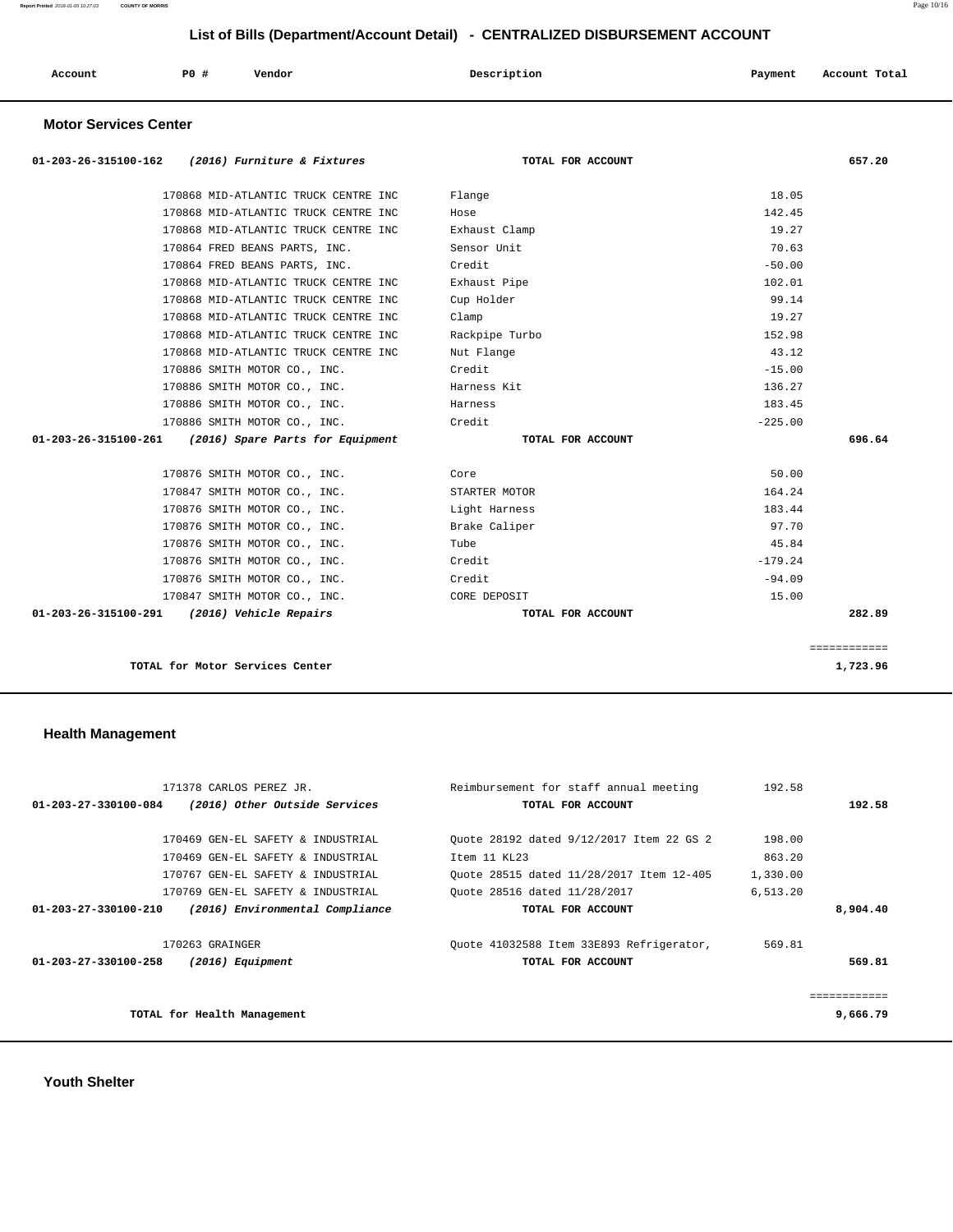**Report Printed** 2018-01-05 10:27:03 **COUNTY OF MORRIS** Page 11/16

# **List of Bills (Department/Account Detail) - CENTRALIZED DISBURSEMENT ACCOUNT**

| Account              | PO#                     | Vendor                     | Description       | Payment | Account Total |
|----------------------|-------------------------|----------------------------|-------------------|---------|---------------|
| <b>Youth Shelter</b> |                         |                            |                   |         |               |
| 01-203-27-331110-252 |                         | (2016) Janitorial Supplies | TOTAL FOR ACCOUNT |         | 177.32        |
|                      | TOTAL for Youth Shelter |                            |                   |         | 177.32        |

# **County Board of Social Service**

| 170923 CRYSTAL SPRINGS                                      | Bottled Water 11/16/2017                   | 100.00    |              |
|-------------------------------------------------------------|--------------------------------------------|-----------|--------------|
| 170923 CRYSTAL SPRINGS                                      | Bottled Water 11/6/2017                    | 6.93      |              |
| 170923 CRYSTAL SPRINGS                                      | 699004915918691 Bottled Water 10/26/201    | 205.00    |              |
| (2016) Office Supplies & Stationery<br>01-203-27-345100-058 | TOTAL FOR ACCOUNT                          |           | 311.93       |
|                                                             |                                            |           |              |
| 170056 THOMSON REUTER-WEST                                  | Clear Alerting-                            | 14.70     |              |
| 170056 THOMSON REUTER-WEST                                  | 1000041961 Clear Investigation Advanced    | 310.91    |              |
| 01-203-27-345100-059<br>(2016) Other General Expenses       | TOTAL FOR ACCOUNT                          |           | 325.61       |
|                                                             |                                            |           |              |
| 166648 WIDMER TIME RECORDER CO. INC.                        | Mechanical Time Stamp w/LED Display NJ C   | 1,114.50  |              |
| 166648 WIDMER TIME RECORDER CO. INC.                        | Engraved Lower Die Plate NJ Contract# A4   | 86.40     |              |
| 166648 WIDMER TIME RECORDER CO. INC.                        | Engraved Upper Die Plate NJ Contract# A4   | 62.40     |              |
| (2016) Office Machines<br>01-203-27-345100-163              | TOTAL FOR ACCOUNT                          |           | 1,263.30     |
|                                                             |                                            |           |              |
| 166950 RICOH USA, INC.                                      | Quarterly Lease Charges- contract 17779    | 2,349.57  |              |
| (2016) Office Machines - Rental<br>01-203-27-345100-164     | TOTAL FOR ACCOUNT                          |           | 2,349.57     |
|                                                             |                                            |           |              |
| 170916 PRIME HEALTHCARE SERVICES                            | Dover Office Bills                         | 1.00      |              |
| $(2016)$ Rental - Other<br>01-203-27-345100-257             | TOTAL FOR ACCOUNT                          |           | 1.00         |
|                                                             |                                            |           |              |
| 169313 HANNON FLOOR                                         | 3rd Floor Admin - Carpet Placement         | 9,177.05  |              |
| 169315 HANNON FLOOR                                         | 3rd Floor C Wing - Carpet Replacement      | 12,408.10 |              |
| (2016) Repairs & Alterations<br>01-203-27-345100-336        | TOTAL FOR ACCOUNT                          |           | 21,585.15    |
|                                                             |                                            |           |              |
| 170035 LABCORP OF AMERICA HOLDINGS                          | $CSP - DNA testing from 09/30 - 10/28/201$ | 322.50    |              |
| 01-203-27-345100-351<br>(2016) Paternity Expenses           | TOTAL FOR ACCOUNT                          |           | 322.50       |
|                                                             |                                            |           |              |
|                                                             |                                            |           | ============ |
| TOTAL for County Board of Social Service                    |                                            |           | 26,159.06    |
|                                                             |                                            |           |              |

# **County Library**

| 321652 C000745 3 B00000 dated 10/05/17<br>116.17<br>169699 BAKER & TAYLOR BOOKS            |  |
|--------------------------------------------------------------------------------------------|--|
|                                                                                            |  |
| 250.87<br>321652 C000745 3 B00000 dated 11/02/17<br>170139 BAKER & TAYLOR BOOKS            |  |
| 61.48<br>321652 L044405 3 B00000 dated 11/10/17<br>171097 BAKER & TAYLOR BOOKS             |  |
| 820.00<br>170134 OXFORD UNIVERSITY PRESS<br>American National Biography On-line            |  |
| 1,590.71<br>1003308031 dated 12/01/17<br>168103 THOMSON REUTERS-WEST                       |  |
| 9,975.71<br>9900192281 dated 10/12/17; NACIAOALL CIO<br>168965 STANDARD & POOR'S FINANCIAL |  |
| 30.28<br>20C0083 dated 10/30/17<br>171101 INGRAM LIBRARY SERVICES                          |  |
| 254.26<br>171103 INGRAM LIBRARY SERVICES<br>20C0083 dated 11/08/17                         |  |
| 35.95<br>171103 INGRAM LIBRARY SERVICES<br>20C0083 dated 11/09/17                          |  |
| 54.10<br>20C0083 dated 11/09/17<br>171103 INGRAM LIBRARY SERVICES                          |  |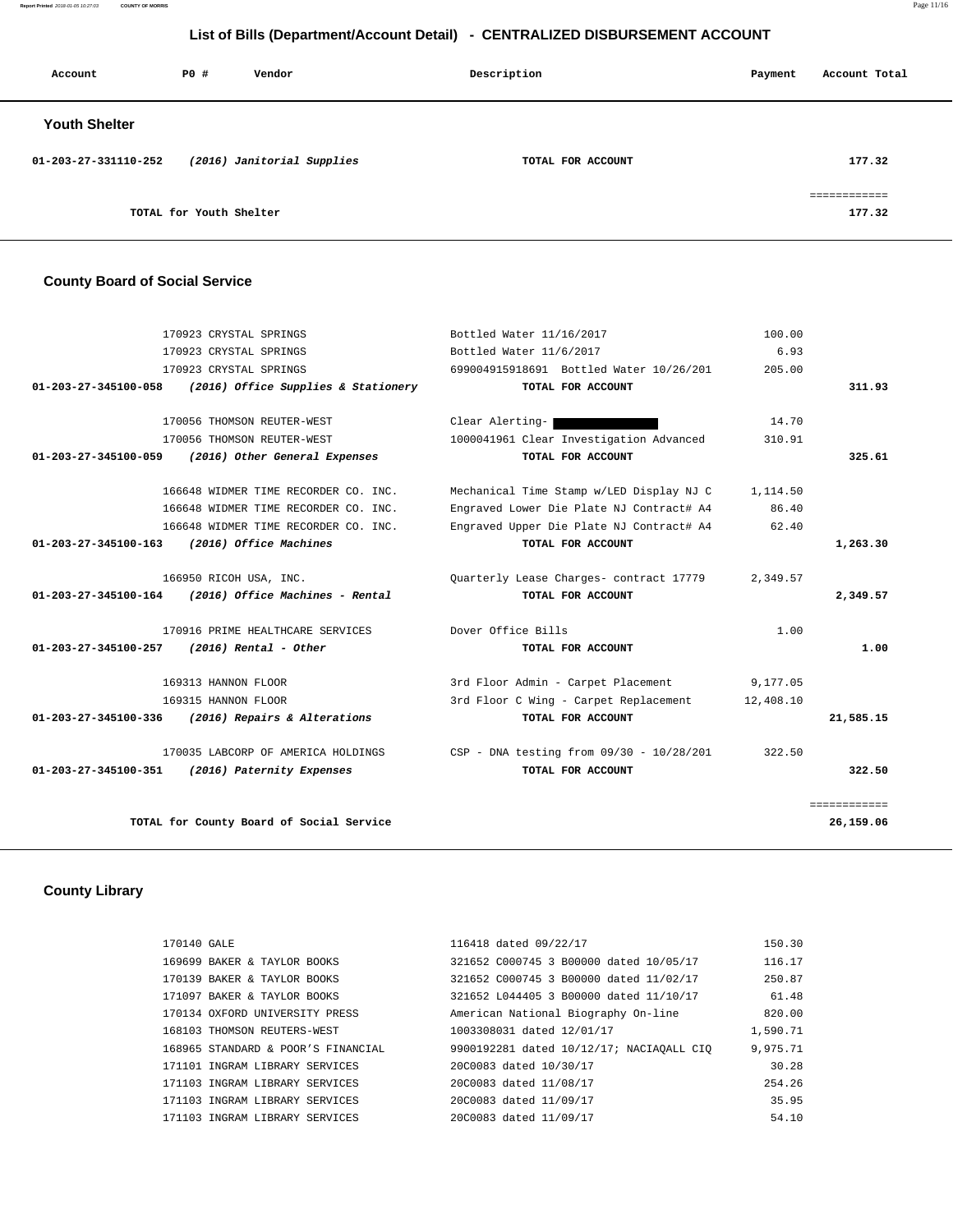| Account                                         | P0 #                     | Vendor                                                   | Description                       | Payment  | Account Total |
|-------------------------------------------------|--------------------------|----------------------------------------------------------|-----------------------------------|----------|---------------|
|                                                 |                          |                                                          |                                   |          |               |
| <b>County Library</b>                           |                          |                                                          |                                   |          |               |
|                                                 |                          | 171104 INGRAM LIBRARY SERVICES                           | 20C0083 dated 11/10/17            | 350.51   |               |
|                                                 |                          | 171101 INGRAM LIBRARY SERVICES                           | 20C0083 dated 10/30/17            | 16.91    |               |
|                                                 |                          | 171104 INGRAM LIBRARY SERVICES                           | 20C0083 dated 11/14/17            | 11.90    |               |
|                                                 |                          | 171104 INGRAM LIBRARY SERVICES                           | 20C0083 dated 11/14/17            | 12.90    |               |
|                                                 |                          | 171104 INGRAM LIBRARY SERVICES                           | 20C0083 dated 11/15/17            | 530.34   |               |
|                                                 |                          | 171104 INGRAM LIBRARY SERVICES                           | 20C0083 dated 11/15/17            | 336.66   |               |
|                                                 |                          | 171104 INGRAM LIBRARY SERVICES                           | 20C0083 dated 11/16/17            | 50.92    |               |
|                                                 |                          | 171104 INGRAM LIBRARY SERVICES                           | 20C0083 dated 11/16/17            | 35.47    |               |
|                                                 |                          | 171103 INGRAM LIBRARY SERVICES                           | 20C0083 dated 11/08/17            | 396.80   |               |
|                                                 |                          | 171103 INGRAM LIBRARY SERVICES                           | 20C0083 dated 11/07/17            | 12.90    |               |
|                                                 |                          | 171101 INGRAM LIBRARY SERVICES                           | 20C0083 dated 10/30/17            | 25.91    |               |
|                                                 |                          | 171102 INGRAM LIBRARY SERVICES                           | 20C0083 dated 10/30/17            | 177.16   |               |
|                                                 |                          | 171102 INGRAM LIBRARY SERVICES                           | 20C0083 dated 10/30/17            | 11.90    |               |
|                                                 |                          | 171102 INGRAM LIBRARY SERVICES                           | 20C0083 dated 10/31/17            | 105.25   |               |
|                                                 |                          | 171102 INGRAM LIBRARY SERVICES                           | 20C0083 dated 11/01/17            | 1,656.20 |               |
|                                                 |                          | 171102 INGRAM LIBRARY SERVICES                           | 20C0083 dated 11/02/17            | 115.60   |               |
|                                                 |                          | 171102 INGRAM LIBRARY SERVICES                           | 20C0083 dated 11/02/17            | 111.86   |               |
|                                                 |                          | 171102 INGRAM LIBRARY SERVICES                           | 20C0083 dated 11/03/17            | 293.13   |               |
|                                                 |                          | 171102 INGRAM LIBRARY SERVICES                           | 20C0083 dated 11/03/17            | $-33.11$ |               |
|                                                 |                          | 171103 INGRAM LIBRARY SERVICES                           | 20C0083 dated 11/03/17            | 50.13    |               |
|                                                 |                          | 171103 INGRAM LIBRARY SERVICES                           | 20C0083 dated 11/06/17            | 635.45   |               |
|                                                 |                          | 171103 INGRAM LIBRARY SERVICES                           | 20C0083 dated 11/06/17            | 88.09    |               |
|                                                 |                          | 171104 INGRAM LIBRARY SERVICES                           | 20C0083 dated 11/17/17            | 645.46   |               |
|                                                 |                          | 171105 INGRAM LIBRARY SERVICES                           | 20C0083 dated 11/20/17            | 223.47   |               |
|                                                 |                          | 171105 INGRAM LIBRARY SERVICES                           | 20C0083 dated 11/20/17            | 263.09   |               |
|                                                 |                          | 171101 INGRAM LIBRARY SERVICES                           | 20C0083 dated 10/27/17            | 251.62   |               |
|                                                 | 170140 GALE              |                                                          | 116418 dated 09/22/17             | 261.90   |               |
|                                                 |                          | 171103 INGRAM LIBRARY SERVICES                           | 20C0083 dated 11/09/17            | 17.96    |               |
|                                                 |                          | 171101 INGRAM LIBRARY SERVICES                           | 20C0083 dated 10/23/17            | 95.40    |               |
|                                                 |                          | 171102 INGRAM LIBRARY SERVICES                           | 20C0083 dated 10/31/17            | 315.00   |               |
|                                                 |                          | 169638 EBSCO INFORMATION SERVICES                        | TN-F-18038-00 dated 11/01/17      | 1,497.89 |               |
|                                                 | 170141 LEXIS NEXIS       |                                                          | 150KMG dated 10/31/17             | 174.00   |               |
|                                                 | 171088 INFOBASE LEARNING |                                                          | 17371 "Issues & Controversies"    | 482.21   |               |
|                                                 | 171087 INFOBASE LEARNING |                                                          | 17371                             | 1,040.40 |               |
|                                                 |                          | 171104 INGRAM LIBRARY SERVICES                           | 20C0083 dated 11/14/17            | 316.37   |               |
|                                                 | 171088 INFOBASE LEARNING |                                                          | 17371 "Writer's Reference Center" | 258.77   |               |
|                                                 | 170140 GALE              |                                                          | 116418 dated 09/27/17             | 639.00   |               |
|                                                 |                          | 171101 INGRAM LIBRARY SERVICES                           | 20C0083 dated 10/30/17            | 11.69    |               |
|                                                 |                          | 171101 INGRAM LIBRARY SERVICES                           | 20C0083 dated 10/27/17            | 1,409.04 |               |
|                                                 |                          | 171101 INGRAM LIBRARY SERVICES                           | 20C0083 dated 10/31/17            | 125.03   |               |
|                                                 |                          | 171101 INGRAM LIBRARY SERVICES                           | 20C0083 dated 10/30/17            | 271.51   |               |
|                                                 | 171098 GALE              |                                                          | 116418 dated 11/17/17             | 150.30   |               |
|                                                 | 171098 GALE              |                                                          | 116418 dated 11/13/17             | 25.16    |               |
|                                                 |                          | 171101 INGRAM LIBRARY SERVICES                           | 20C0083 dated 10/27/17            | 12.90    |               |
| 01-203-29-390100-028 (2016) Books & Periodicals |                          |                                                          | TOTAL FOR ACCOUNT                 |          | 26,915.45     |
|                                                 | 170131 DEMCO             |                                                          | 290190055                         | 1,425.20 |               |
|                                                 |                          | 01-203-29-390100-058 (2016) Office Supplies & Stationery | TOTAL FOR ACCOUNT                 |          | 1,425.20      |
|                                                 |                          | 171102 INGRAM LIBRARY SERVICES                           | 20C0083 dated 11/02/17            | 27.49    |               |
|                                                 | 170142 MIDWEST TAPE LLC  |                                                          | 2000001148 dated 11/06/17         | 510.53   |               |
|                                                 |                          | 01-203-29-390100-083 (2016) Video & Film Materials       | TOTAL FOR ACCOUNT                 |          | 538.02        |
|                                                 |                          | 165552 OCLC ONLINE COMPUTER                              | 010CLC00009592 - ILL              | 1,262.52 |               |
|                                                 |                          | 165552 OCLC ONLINE COMPUTER                              | $010CLC00009592 - Cataloging$     | 979.72   |               |
|                                                 |                          | 01-203-29-390100-084 (2016) Other Outside Services       | TOTAL FOR ACCOUNT                 |          | 2,242.24      |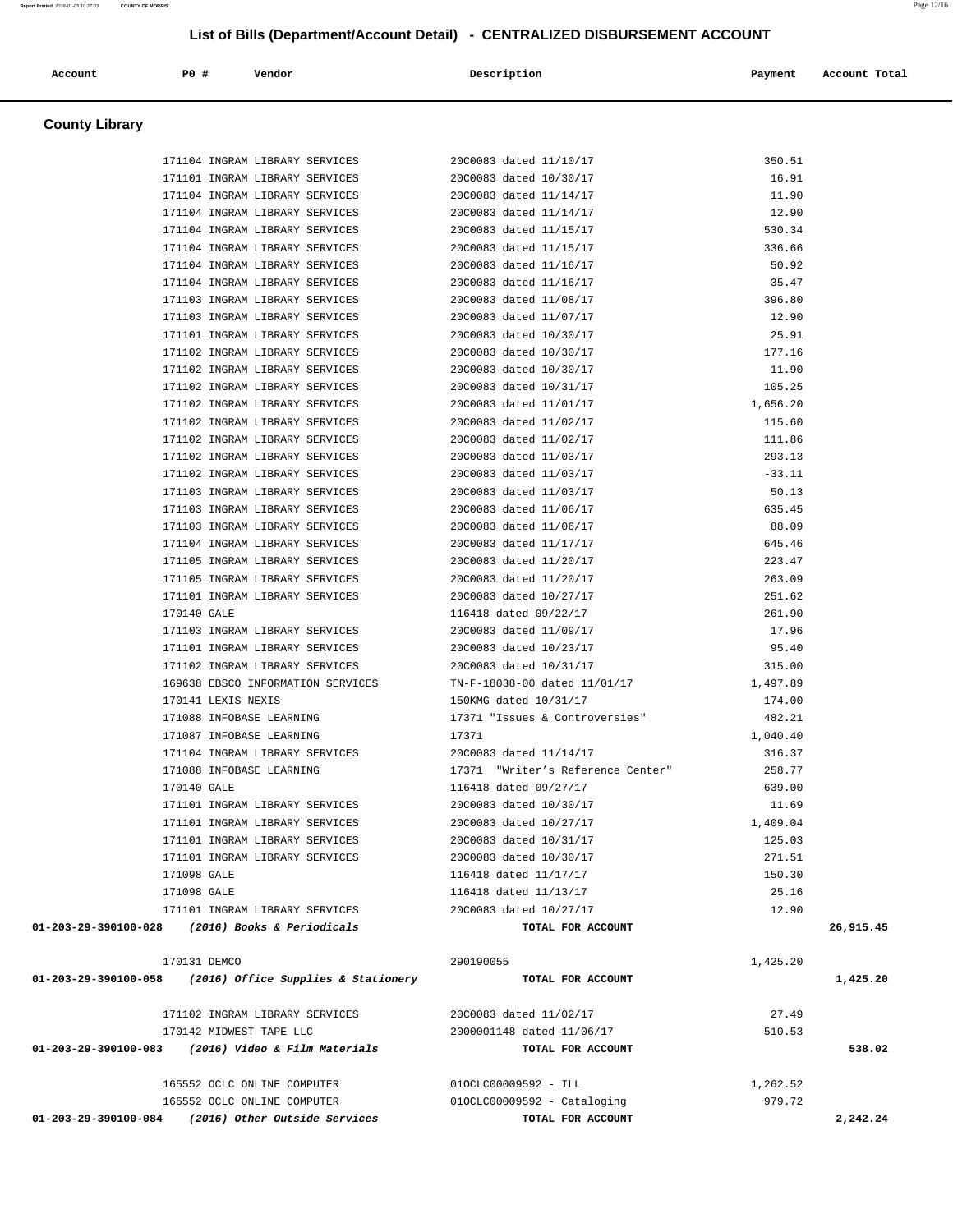**Report Printed** 2018-01-05 10:27:03 **COUNTY OF MORRIS** Page 13/16

============

# **List of Bills (Department/Account Detail) - CENTRALIZED DISBURSEMENT ACCOUNT**

| Account                                                | PO#<br>Vendor                                                  | Description                              | Payment  | Account Total            |
|--------------------------------------------------------|----------------------------------------------------------------|------------------------------------------|----------|--------------------------|
| <b>County Library</b>                                  |                                                                |                                          |          |                          |
|                                                        | 170136 VENMILL INDUSTRIES INC                                  | Estimated Shipping                       | 11.09    |                          |
|                                                        | 170136 VENMILL INDUSTRIES INC                                  | Ouicksand Combo Kit                      | 24.99    |                          |
|                                                        | 170136 VENMILL INDUSTRIES INC                                  | Disc Cleaning Kit (2 oz bottles)         | 119.80   |                          |
|                                                        | 170132 METRO IMAGING SERVICES INC                              | SP3000 Toner                             | 795.00   |                          |
| 01-203-29-390100-095                                   | (2016) Other Administrative Supplies                           | TOTAL FOR ACCOUNT                        |          | 1,090.86                 |
|                                                        |                                                                |                                          |          |                          |
|                                                        |                                                                |                                          |          | ============             |
|                                                        | TOTAL for County Library                                       |                                          |          | 32, 211.77               |
| <b>Fire and Police Academy</b><br>01-203-29-407100-223 | 169812 MEGGIT TRAINING SYSTEMS INC.<br>(2016) Building Repairs | Battery Assembly<br>TOTAL FOR ACCOUNT    | 1,543.44 | 1,543.44<br>============ |
|                                                        | TOTAL for Fire and Police Academy                              |                                          |          | 1,543.44                 |
| <b>Utilities</b>                                       |                                                                |                                          |          |                          |
|                                                        | 169633 VERIZON CABS                                            | 201 M55-5534 968, 10/25/17, E911 fiber 1 | 1,596.67 |                          |
| 01-203-31-430100-146                                   | (2016) Telephone                                               | TOTAL FOR ACCOUNT                        |          | 1,596.67                 |

**TOTAL for Utilities 1,596.67**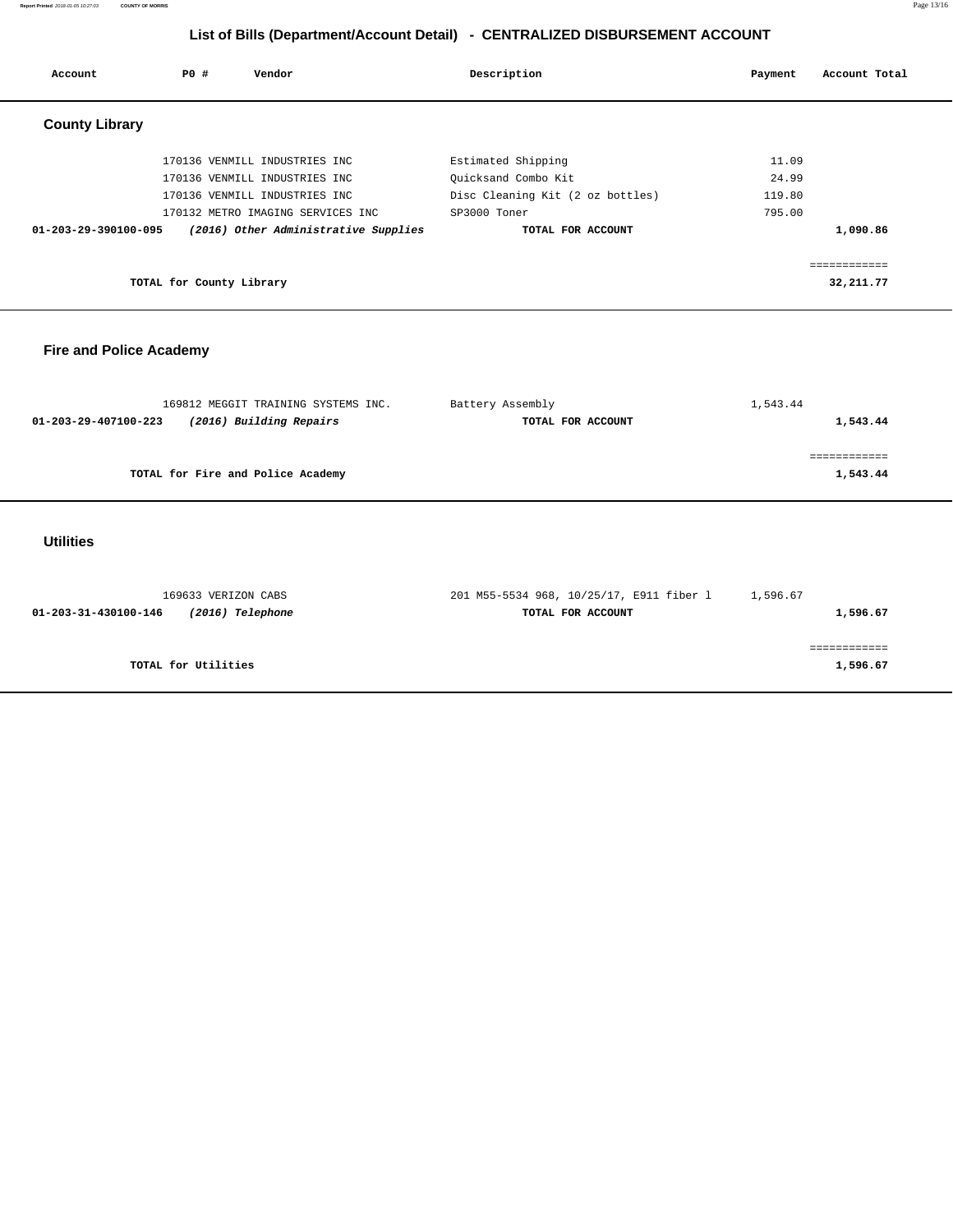| Report Printed 2018-01-05 10:27:03 | <b>COUNTY OF MORRIS</b> |                                                                              |  |
|------------------------------------|-------------------------|------------------------------------------------------------------------------|--|
|                                    |                         |                                                                              |  |
|                                    |                         | List of Bills (Department/Account Detail) - CENTRALIZED DISBURSEMENT ACCOUNT |  |

|                            | List of Bills (Department/Account Detail) - CENTRALIZED DISBURSEMENT ACCOUNT |                                                               |                                          |         |               |  |
|----------------------------|------------------------------------------------------------------------------|---------------------------------------------------------------|------------------------------------------|---------|---------------|--|
| Account                    | PO#                                                                          | Vendor                                                        | Description                              | Payment | Account Total |  |
|                            |                                                                              |                                                               | <b>Grant Fund</b>                        |         |               |  |
| <b>Bio-Terrorism Grant</b> |                                                                              |                                                               |                                          |         |               |  |
|                            |                                                                              |                                                               |                                          |         |               |  |
|                            |                                                                              | 170264 W.B. MASON COMPANY INC                                 | Office Supplies                          | 393.44  |               |  |
|                            |                                                                              | 170264 W.B. MASON COMPANY INC                                 |                                          | 12.46   |               |  |
|                            |                                                                              | 170264 W.B. MASON COMPANY INC                                 |                                          | 74.08   |               |  |
|                            | 171384 CABLEVISION                                                           |                                                               | 07876 616465 01 8 Billing period 12/1/20 | 259.37  |               |  |
|                            |                                                                              | 02-213-41-718805-391 Public Health Emer Grant(7/1/17-6/30/18) | TOTAL FOR ACCOUNT                        |         | 739.35        |  |
|                            |                                                                              |                                                               |                                          |         | ============  |  |
|                            | TOTAL for Bio-Terrorism Grant                                                |                                                               |                                          |         | 739.35        |  |
|                            |                                                                              |                                                               |                                          |         |               |  |

## **DEPARTMENT 741815**

|                      | 170692 CRYSTAL SPRINGS             |                   | 2.35 |      |
|----------------------|------------------------------------|-------------------|------|------|
| 02-213-41-741815-392 | <i>WFNJ-TANF (7/1/17-12/31/18)</i> | TOTAL FOR ACCOUNT |      | 2.35 |
|                      |                                    |                   |      |      |
|                      |                                    |                   |      |      |
|                      | TOTAL for DEPARTMENT 741815        |                   |      | 2.35 |
|                      |                                    |                   |      |      |

### **DEPARTMENT 741820**

|                      | 170692 CRYSTAL SPRINGS                   |                   | 0.70 |
|----------------------|------------------------------------------|-------------------|------|
| 02-213-41-741820-392 | WFNJ-General Assistance(7/1/17-12/31/18) | TOTAL FOR ACCOUNT | 0.70 |
|                      |                                          |                   |      |
|                      | TOTAL for DEPARTMENT 741820              |                   | 0.70 |
|                      |                                          |                   |      |

## **DEPARTMENT 742805**

|                             | 171156 NY WIRED FOR EDUCATION |                   | 3,525.00 |
|-----------------------------|-------------------------------|-------------------|----------|
| 02-213-41-742805-391        | WIOA Adult (7/1/16-6/30/18)   | TOTAL FOR ACCOUNT | 3,525.00 |
|                             |                               |                   |          |
|                             |                               |                   |          |
| TOTAL for DEPARTMENT 742805 |                               |                   | 3,525.00 |

## **DEPARTMENT 742810**

|                      | 171156 NY WIRED FOR EDUCATION             | 180-day E-learning license to Metrix Lea | 3,975.00 |
|----------------------|-------------------------------------------|------------------------------------------|----------|
| 02-213-41-742810-391 | WIOA Dislocated Worker $(7/1/16-6/30/18)$ | TOTAL FOR ACCOUNT                        | 3,975.00 |
|                      |                                           |                                          |          |
|                      |                                           |                                          |          |
|                      | TOTAL for DEPARTMENT 742810               |                                          | 3,975.00 |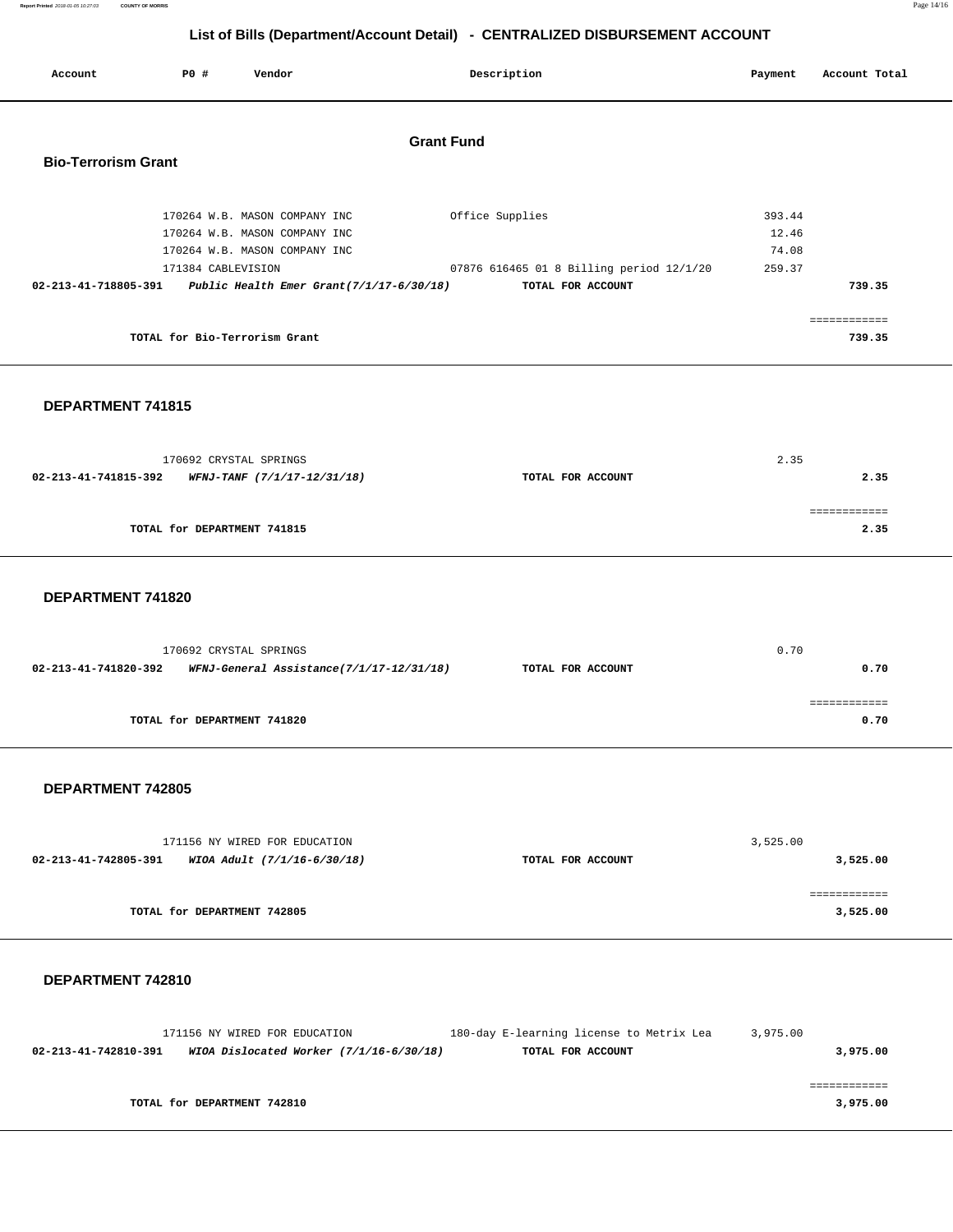**Report Printed** 2018-01-05 10:27:03 **COUNTY OF MORRIS** Page 15/16

## **List of Bills (Department/Account Detail) - CENTRALIZED DISBURSEMENT ACCOUNT**

| Account                           | <b>PO #</b>                                    | Vendor                               | Description                                                                                               | Payment          | Account Total            |
|-----------------------------------|------------------------------------------------|--------------------------------------|-----------------------------------------------------------------------------------------------------------|------------------|--------------------------|
| 02-213-41-742820-391              | 170692 CRYSTAL SPRINGS                         | WIOA Youth (7/1/16-6/30/18)          | TOTAL FOR ACCOUNT                                                                                         | 6.58             | 6.58<br>============     |
|                                   | TOTAL for DEPARTMENT 742820                    |                                      |                                                                                                           |                  | 6.58                     |
| <b>WIA/ARRA Adult</b>             |                                                |                                      |                                                                                                           |                  |                          |
|                                   | 170692 CRYSTAL SPRINGS                         |                                      |                                                                                                           | 3.52             |                          |
| 02-213-41-742905-391              |                                                | WIA/WIOA Adult (7/1/17-6/30/19)      | TOTAL FOR ACCOUNT                                                                                         |                  | 3.52                     |
|                                   | TOTAL for WIA/ARRA Adult                       |                                      |                                                                                                           |                  | ============<br>3.52     |
| <b>WIA/ARRA Dislocated Worker</b> |                                                |                                      |                                                                                                           |                  |                          |
| 02-213-41-742910-391              | 170692 CRYSTAL SPRINGS                         |                                      | 699004916961 Invoice Dated: 11/22/2017<br>WIOA Dislocated Worker (7/1/17-6/30/19)<br>TOTAL FOR ACCOUNT    | 10.34            | 10.34                    |
|                                   |                                                | TOTAL for WIA/ARRA Dislocated Worker |                                                                                                           |                  | ============<br>10.34    |
| DEPARTMENT 784805                 |                                                |                                      |                                                                                                           |                  |                          |
|                                   | 170476 CDW GOVERNMENT                          |                                      | CDW Item #3707508 Cradlepoint NetCloud M                                                                  | 116.10           |                          |
|                                   | 170476 CDW GOVERNMENT<br>170476 CDW GOVERNMENT |                                      | CDW Item #3516082 Cradlepoint 5 in 1 Ant<br>CDW Item #4559457 Cradlepoint COR IBR900                      | 315.72<br>839.54 |                          |
|                                   |                                                |                                      | 02-213-41-784805-391 FFY15 Homeland Security(10/6/15-8/31/18)<br>TOTAL FOR ACCOUNT                        |                  | 1,271.36                 |
|                                   | TOTAL for DEPARTMENT 784805                    |                                      |                                                                                                           |                  | ============<br>1,271.36 |
| DEPARTMENT 864702                 |                                                |                                      |                                                                                                           |                  |                          |
| 02-213-41-864702-391              |                                                | 171464 J. C. CONTRACTING, INC.       | Traffic Signal South Salem Street and Fr<br>S Salem&Franklin CR655(9/23/15-12/29/17)<br>TOTAL FOR ACCOUNT | 84,594.09        | 84,594.09                |
|                                   |                                                |                                      |                                                                                                           |                  | ============             |

**TOTAL for DEPARTMENT 864702 84,594.09**